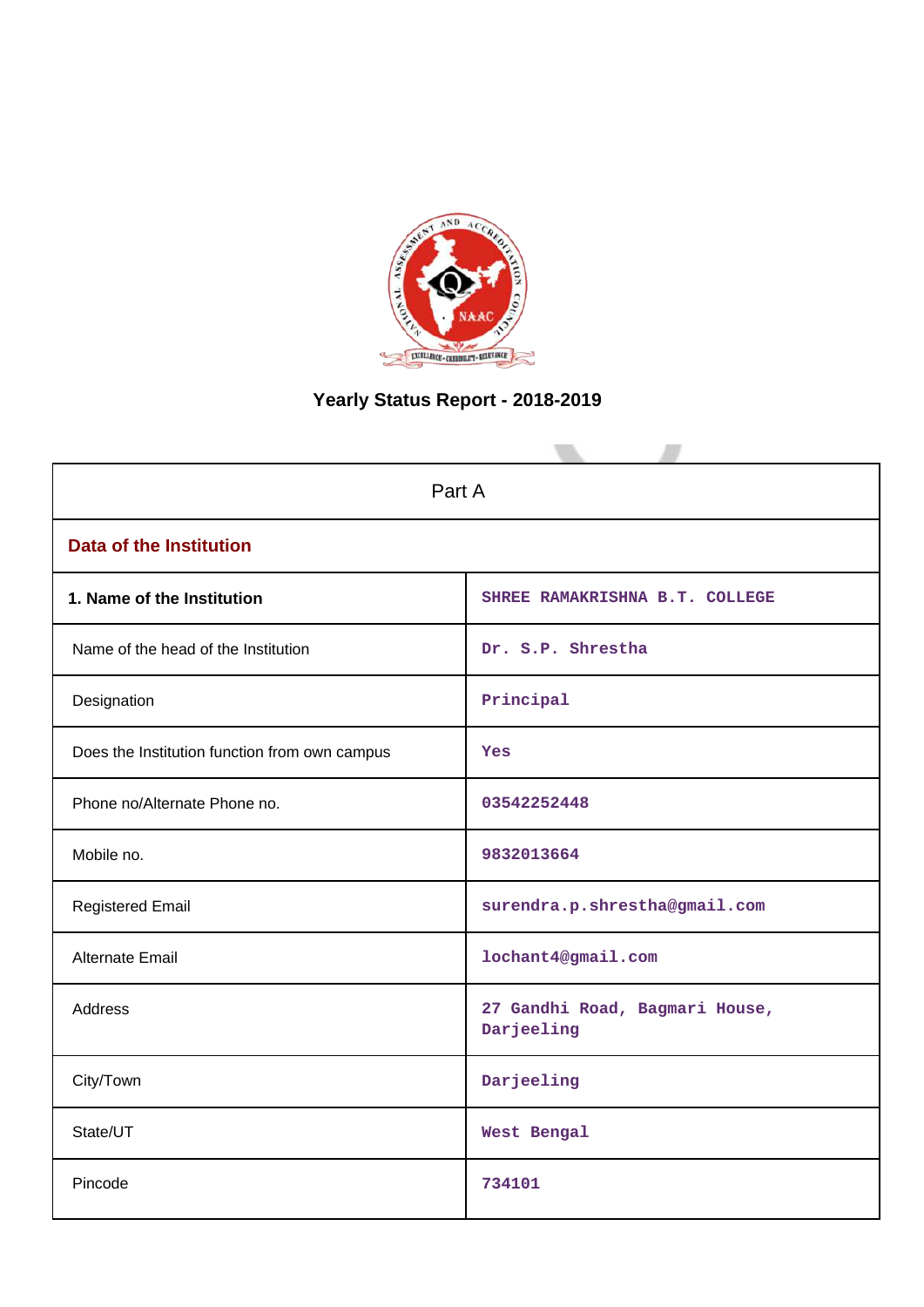|                                                     |                                                                                       | Affiliated                                                                                                                                                                                                                                                      |                                                         |                                                                                                                                                                                                                                                               |  |
|-----------------------------------------------------|---------------------------------------------------------------------------------------|-----------------------------------------------------------------------------------------------------------------------------------------------------------------------------------------------------------------------------------------------------------------|---------------------------------------------------------|---------------------------------------------------------------------------------------------------------------------------------------------------------------------------------------------------------------------------------------------------------------|--|
|                                                     |                                                                                       | Co-education                                                                                                                                                                                                                                                    |                                                         |                                                                                                                                                                                                                                                               |  |
| Location                                            |                                                                                       |                                                                                                                                                                                                                                                                 |                                                         |                                                                                                                                                                                                                                                               |  |
| <b>Financial Status</b>                             |                                                                                       |                                                                                                                                                                                                                                                                 |                                                         |                                                                                                                                                                                                                                                               |  |
|                                                     |                                                                                       |                                                                                                                                                                                                                                                                 |                                                         |                                                                                                                                                                                                                                                               |  |
|                                                     |                                                                                       | 03542252448                                                                                                                                                                                                                                                     |                                                         |                                                                                                                                                                                                                                                               |  |
|                                                     |                                                                                       | 8436307342                                                                                                                                                                                                                                                      |                                                         |                                                                                                                                                                                                                                                               |  |
| <b>Registered Email</b>                             |                                                                                       |                                                                                                                                                                                                                                                                 |                                                         |                                                                                                                                                                                                                                                               |  |
| Alternate Email                                     |                                                                                       |                                                                                                                                                                                                                                                                 |                                                         |                                                                                                                                                                                                                                                               |  |
|                                                     |                                                                                       |                                                                                                                                                                                                                                                                 |                                                         |                                                                                                                                                                                                                                                               |  |
|                                                     |                                                                                       | http://srbtcdarjeeling.com/index.php                                                                                                                                                                                                                            |                                                         |                                                                                                                                                                                                                                                               |  |
|                                                     |                                                                                       | Yes<br>http://srbtcdarjeeling.com/academic-<br>calendar--list-of-holiday.php                                                                                                                                                                                    |                                                         |                                                                                                                                                                                                                                                               |  |
|                                                     |                                                                                       |                                                                                                                                                                                                                                                                 |                                                         |                                                                                                                                                                                                                                                               |  |
|                                                     |                                                                                       |                                                                                                                                                                                                                                                                 |                                                         |                                                                                                                                                                                                                                                               |  |
|                                                     |                                                                                       |                                                                                                                                                                                                                                                                 |                                                         |                                                                                                                                                                                                                                                               |  |
|                                                     |                                                                                       | Accrediation                                                                                                                                                                                                                                                    |                                                         | Period To                                                                                                                                                                                                                                                     |  |
|                                                     | 2.59                                                                                  | 2017                                                                                                                                                                                                                                                            | 27-Nov-2017                                             | 26-Nov-2022                                                                                                                                                                                                                                                   |  |
|                                                     |                                                                                       | $30 - Jun - 2014$                                                                                                                                                                                                                                               |                                                         |                                                                                                                                                                                                                                                               |  |
|                                                     |                                                                                       |                                                                                                                                                                                                                                                                 |                                                         |                                                                                                                                                                                                                                                               |  |
|                                                     |                                                                                       |                                                                                                                                                                                                                                                                 |                                                         |                                                                                                                                                                                                                                                               |  |
|                                                     |                                                                                       |                                                                                                                                                                                                                                                                 |                                                         |                                                                                                                                                                                                                                                               |  |
| <b>IQAC</b><br>Annual IQAC meeting was<br>organised |                                                                                       |                                                                                                                                                                                                                                                                 | 13                                                      |                                                                                                                                                                                                                                                               |  |
|                                                     | Grade<br>6. Date of Establishment of IQAC<br>Item /Title of the quality initiative by | Name of the IQAC co-ordinator/Director<br>Web-link of the AQAR: (Previous Academic Year)<br>4. Whether Academic Calendar prepared during<br>if yes, whether it is uploaded in the institutional website:<br><b>CGPA</b><br>7. Internal Quality Assurance System | Urban<br>Year of<br>Date & Duration<br>09-Dec-2019<br>1 | Self financed and grant-in-aid<br>Jaynal Abedin Sarkar<br>jaynalabedinsarkar@gmail.com<br>lochant4@gmail.com<br>Validity<br>Period From<br>Quality initiatives by IQAC during the year for promoting quality culture<br>Number of participants/ beneficiaries |  |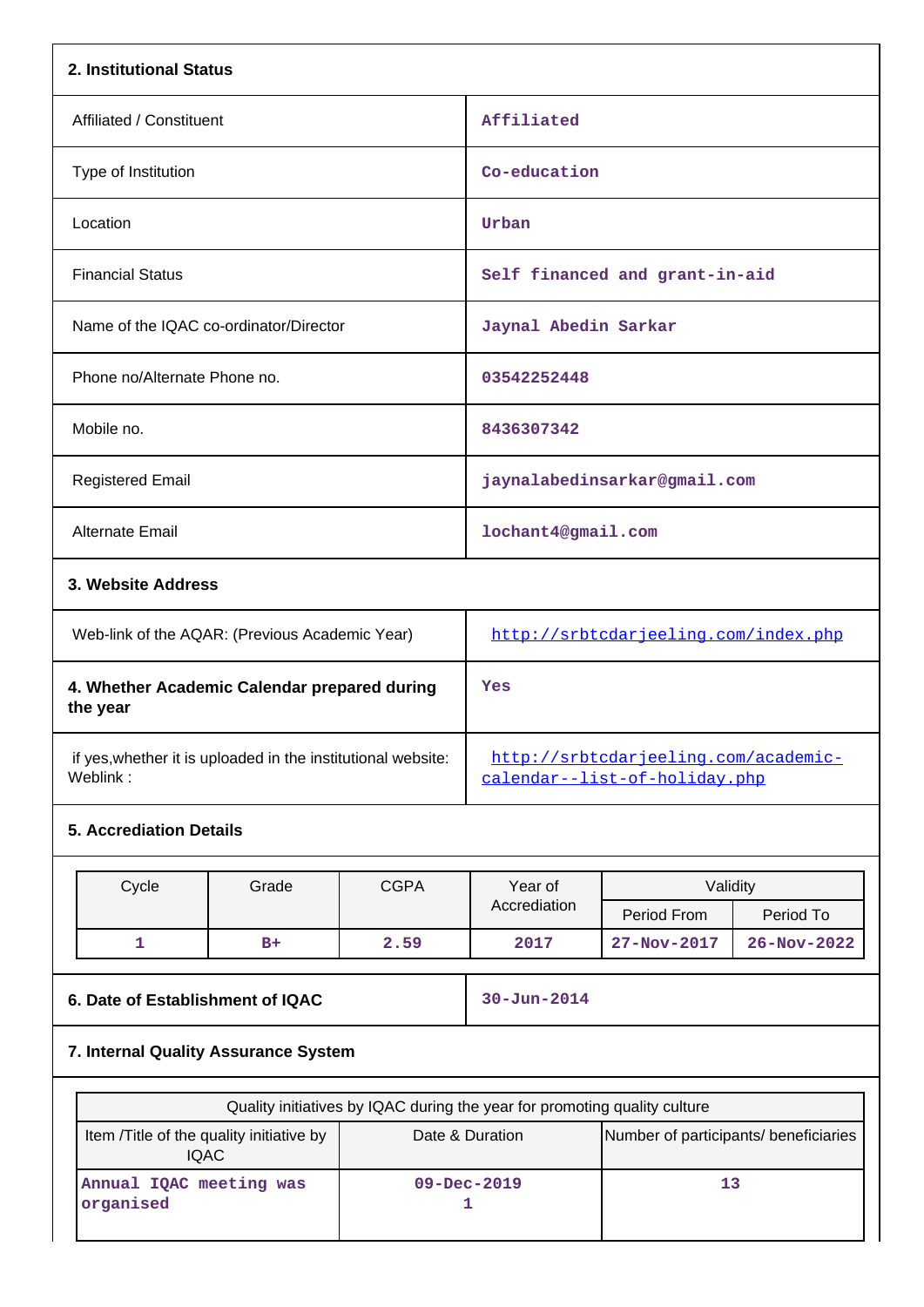| Annual IQAC meeting was<br>organised                                                                                                                                                                                    |          | $02 - May - 2018$<br>ı |                       | 11       |  |  |
|-------------------------------------------------------------------------------------------------------------------------------------------------------------------------------------------------------------------------|----------|------------------------|-----------------------|----------|--|--|
|                                                                                                                                                                                                                         |          | No Files Uploaded !!!  |                       |          |  |  |
| 8. Provide the list of funds by Central/ State Government- UGC/CSIR/DST/DBT/ICMR/TEQIP/World<br><b>Bank/CPE of UGC etc.</b><br>Year of award with<br>Institution/Departmen<br>Scheme<br><b>Funding Agency</b><br>Amount |          |                        |                       |          |  |  |
|                                                                                                                                                                                                                         |          |                        |                       |          |  |  |
| t/Faculty<br>Shree<br>Ramakrishna<br>B.T. College                                                                                                                                                                       | RUSA 2.0 | <b>UGC</b>             | duration<br>2018<br>0 | 10000000 |  |  |

| 3. WHENIEL COMPOSITION OF IGAC AS DELIATEST<br><b>NAAC</b> guidelines:                                             | ᆠᄃᇢ              |
|--------------------------------------------------------------------------------------------------------------------|------------------|
| Upload latest notification of formation of IQAC                                                                    | <u>View File</u> |
| 10. Number of IQAC meetings held during the<br>year :                                                              | 1                |
| The minutes of IQAC meeting and compliances to the<br>decisions have been uploaded on the institutional<br>website | Yes              |
| Upload the minutes of meeting and action taken report                                                              | <u>View File</u> |
| 11. Whether IQAC received funding from any of<br>the funding agency to support its activities<br>during the year?  | <b>No</b>        |

# **12. Significant contributions made by IQAC during the current year(maximum five bullets)**

**Seminar cum workshop on Environmental challenges for all the faculty members and students. Health Awareness Programme cum Workshop for both semester students and faculty. ParentTeacher Meeting to strengthen students' academic progression.**

 **No Files Uploaded !!!**

**13. Plan of action chalked out by the IQAC in the beginning of the academic year towards Quality Enhancement and outcome achieved by the end of the academic year**

| Plan of Action    | Achivements/Outcomes                                |
|-------------------|-----------------------------------------------------|
| Academic          | List of college activities including<br>examination |
| Academic Calendar | Programme Students informed of teaching             |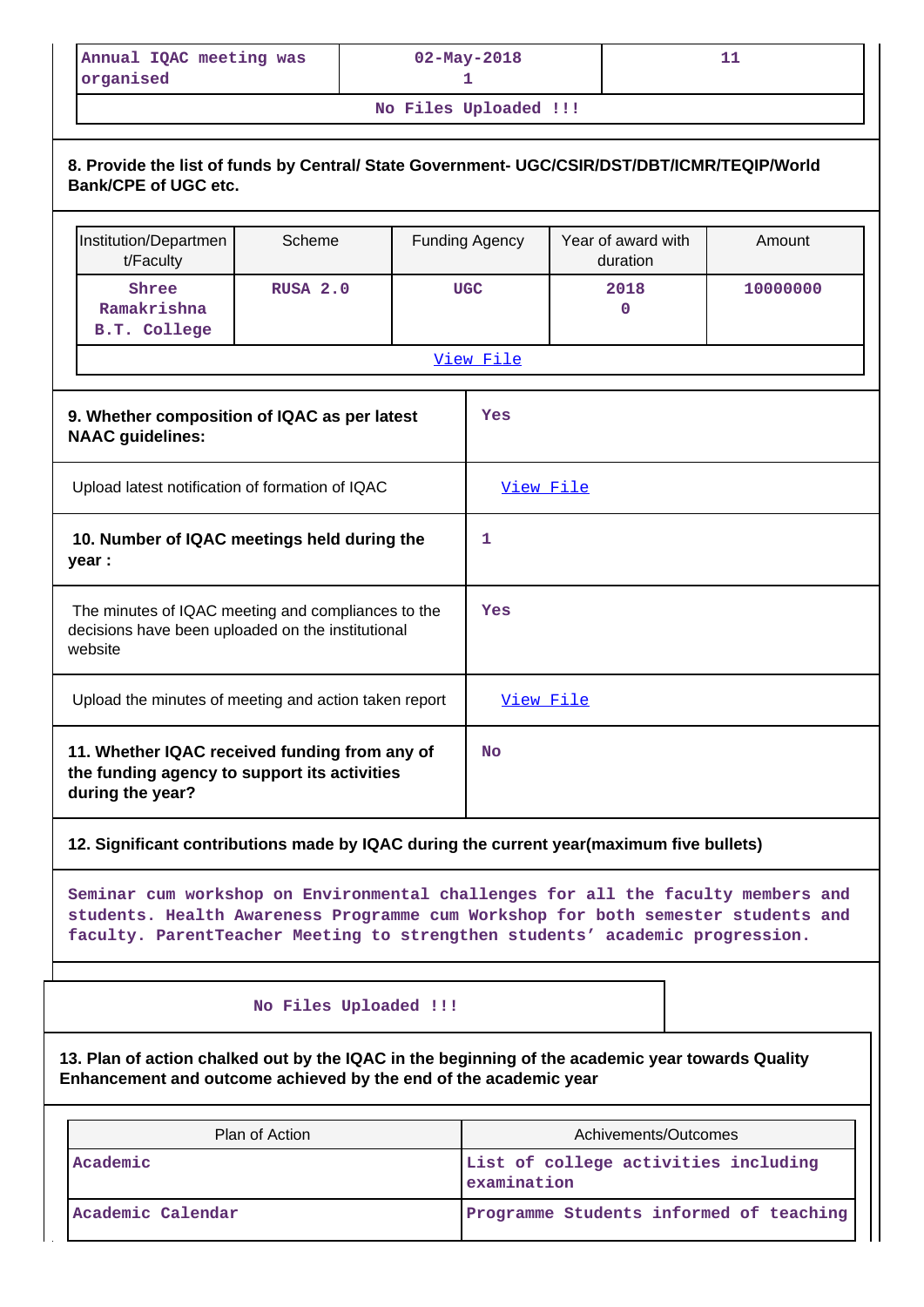| <b>Teaching Time</b>                                                                                                 | Scheduled as per university and NCTE<br>norms.                                                                                                                                                                                                                                                                                                                                                                                                                                                                                                                                                                                                                                                                                                                          |
|----------------------------------------------------------------------------------------------------------------------|-------------------------------------------------------------------------------------------------------------------------------------------------------------------------------------------------------------------------------------------------------------------------------------------------------------------------------------------------------------------------------------------------------------------------------------------------------------------------------------------------------------------------------------------------------------------------------------------------------------------------------------------------------------------------------------------------------------------------------------------------------------------------|
| Plans                                                                                                                | Stakeholders aware of all information<br>online                                                                                                                                                                                                                                                                                                                                                                                                                                                                                                                                                                                                                                                                                                                         |
| College website                                                                                                      | www.srbtcdarjeeling.com                                                                                                                                                                                                                                                                                                                                                                                                                                                                                                                                                                                                                                                                                                                                                 |
| Increase the number of Ph d degree<br>holder                                                                         | Two pursuing                                                                                                                                                                                                                                                                                                                                                                                                                                                                                                                                                                                                                                                                                                                                                            |
| Indoor Games                                                                                                         | Skill and AbilityEnhancement.                                                                                                                                                                                                                                                                                                                                                                                                                                                                                                                                                                                                                                                                                                                                           |
| Infrastructure development, Library<br>extension, Digitization of Library,<br>Virtual Classroom etc.                 | Achieved                                                                                                                                                                                                                                                                                                                                                                                                                                                                                                                                                                                                                                                                                                                                                                |
|                                                                                                                      | No Files Uploaded !!!                                                                                                                                                                                                                                                                                                                                                                                                                                                                                                                                                                                                                                                                                                                                                   |
| 14. Whether AQAR was placed before statutory<br>body?                                                                | <b>No</b>                                                                                                                                                                                                                                                                                                                                                                                                                                                                                                                                                                                                                                                                                                                                                               |
| 15. Whether NAAC/or any other accredited<br>body(s) visited IQAC or interacted with it to<br>assess the functioning? | Yes                                                                                                                                                                                                                                                                                                                                                                                                                                                                                                                                                                                                                                                                                                                                                                     |
| Date of Visit                                                                                                        | $13 - Nov - 2017$                                                                                                                                                                                                                                                                                                                                                                                                                                                                                                                                                                                                                                                                                                                                                       |
| 16. Whether institutional data submitted to<br>AISHE:                                                                | Yes                                                                                                                                                                                                                                                                                                                                                                                                                                                                                                                                                                                                                                                                                                                                                                     |
| Year of Submission                                                                                                   | 2020                                                                                                                                                                                                                                                                                                                                                                                                                                                                                                                                                                                                                                                                                                                                                                    |
| Date of Submission                                                                                                   | 28-Feb-2020                                                                                                                                                                                                                                                                                                                                                                                                                                                                                                                                                                                                                                                                                                                                                             |
| 17. Does the Institution have Management<br><b>Information System?</b>                                               | Yes                                                                                                                                                                                                                                                                                                                                                                                                                                                                                                                                                                                                                                                                                                                                                                     |
| If yes, give a brief descripiton and a list of modules<br>currently operational (maximum 500 words)                  | Admissions are accomplished through<br>online mode only. Admission related<br>application forms are uploaded on<br>college website. On the basis of merit<br>only selection of the candidates is<br>done. Reserved Category candidates are<br>selected as per the Govt. Reservations<br>rules this list is attached separately<br>to ensure chances for them in Higher<br>Education. Data required by the<br>University is sent online and offline<br>(as and when required) based on the<br>information drawn from the Application<br>Forms for admission. Student<br>information is available on the<br>website. All relevant information<br>regarding the college, notices and<br>announcements, sessional activities are<br>uploaded on website time to time. Marks |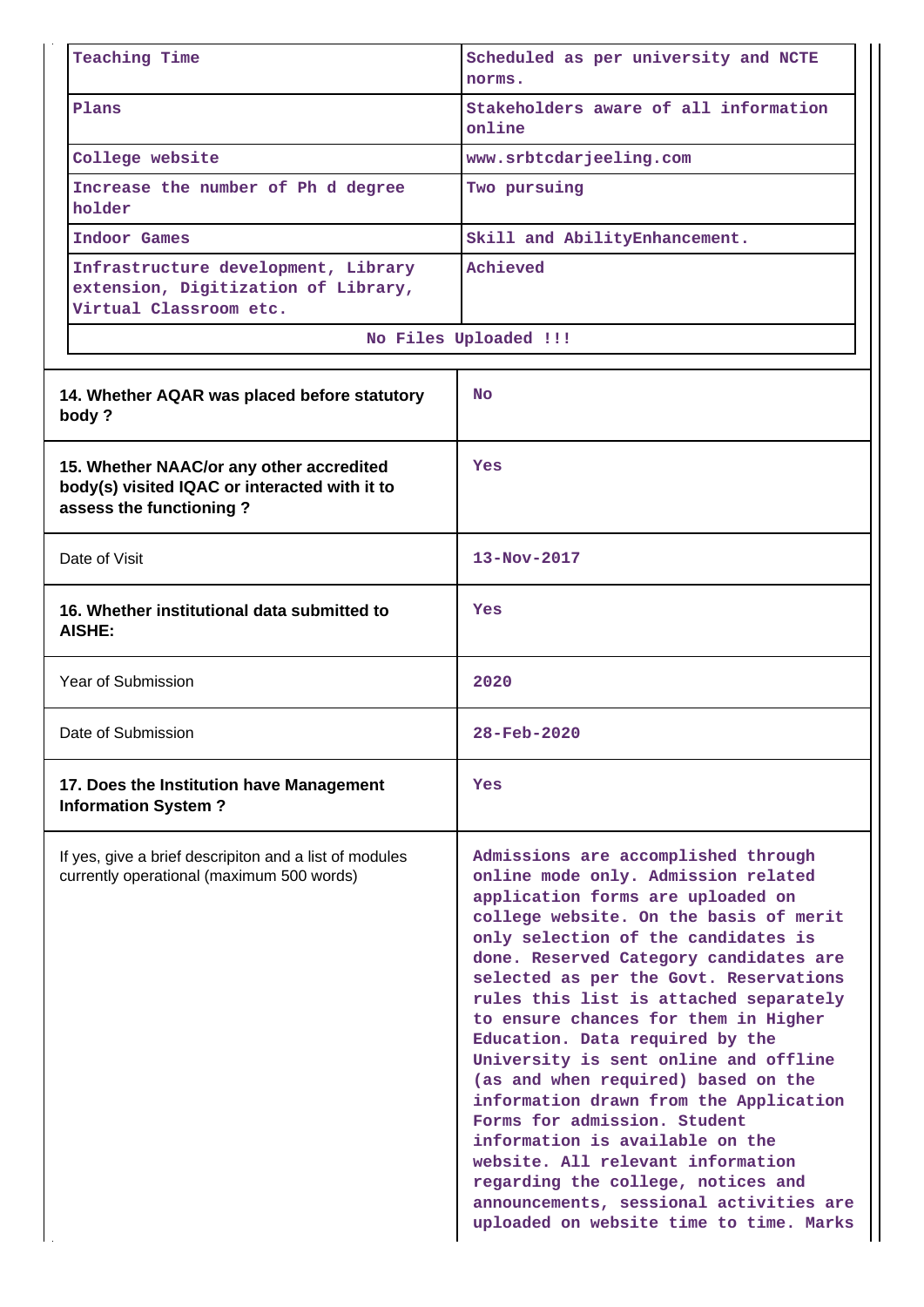**obtained by student's at all internal examinations are entered into the college website by the Faculty. Semester wise Final examination's result is released online by the Affiliating University. All Fees are paid online in the bank. Likewise fees for University Examination also remitted online. Biometric attendance of all the teaching and non –teaching staff members including students is uploaded weekly on college website. Strict notice is issued regarding low attendance of the pupils (as and when necessary).Parent Teacher meetings are also held. Information is disseminated through college website, Social Network: Information to stakeholders through college website. Staff informed through notice, Whatsapp group, verbally through meetings. Staff salary notification is done online. Staff maintains a record of leave availed of online.**

**Part B** 

# **CRITERION I – CURRICULAR ASPECTS**

#### **1.1 – Curriculum Planning and Implementation**

 1.1.1 – Institution has the mechanism for well planned curriculum delivery and documentation. Explain in 500 words

 **Curriculum planning, construction, implementing, revision, upgradation is done at the University level. The college has a mechanism for effective, documented curriculum delivery. At the commencement of each academic year, every faculty member provides the students with individual time plans and reading lists for each course which are displayed on notice board as well as college website. These time plans are adhered to, so that the student is able to gauge with a degree of clarity, what portion of the curriculum will be delivered within the stipulated time frame. These time plans are also preserved each year as documentation. Besides traditional lectures and seminars, infrastructure for the use of ICT in classrooms, like power point presentations, audio-visual support are all available to make the delivery of the curriculum enabling and interesting for the student trainees. Sessional activities are planned, observed, and uploaded as per the norms and demands in order to make the curriculum delivery more holistic and effective. Tutorials are held with mentoring and participative learning is emphasized. Internal assessment is done transparently with examined scripts shown to students. Inter-personal skills are enhanced through various co-curricular activities and Value Education. Leaner centric, activity based, Exlicit, Implicit curriculum etc. with practical and library work has been prioritized. Micro Teaching, Simulated Teaching, Team Teaching, Co-Operative learning, Peer learning, School/Field study projects, School Internship are done practically to acquire various skills consistently with leadership qualities and ultimately to build up positively infectious Institution**

1.1.2 – Certificate/ Diploma Courses introduced during the academic year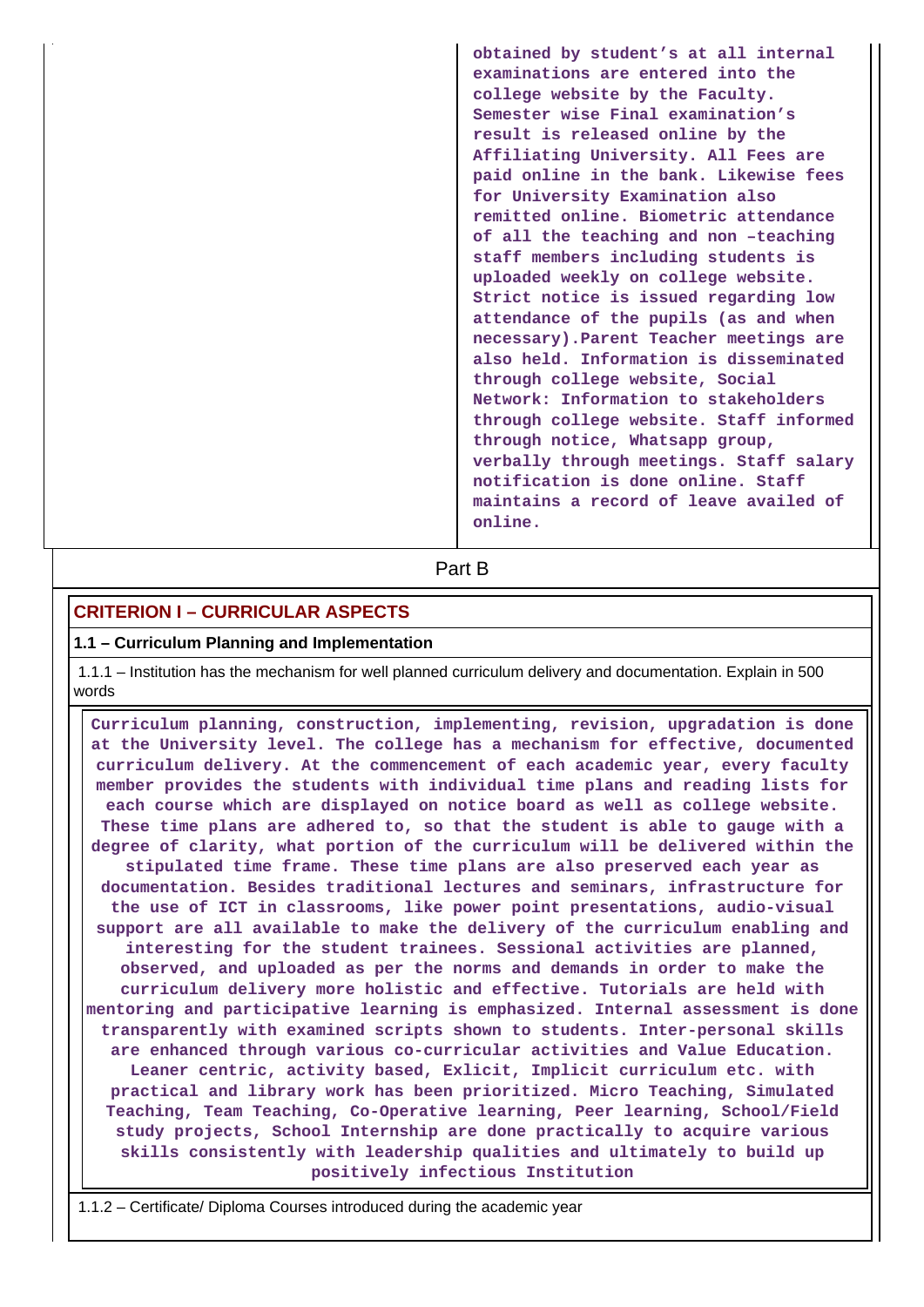| Certificate                                                                                                                               | Diploma Courses                                                                            | Dates of<br>Introduction | Duration                       | Focus on employ<br>ability/entreprene<br>urship                                                         | <b>Skill</b><br>Development |  |  |  |
|-------------------------------------------------------------------------------------------------------------------------------------------|--------------------------------------------------------------------------------------------|--------------------------|--------------------------------|---------------------------------------------------------------------------------------------------------|-----------------------------|--|--|--|
| <b>NA</b>                                                                                                                                 | Bachelor of<br>Education<br>(B.Ed.)                                                        | 02/07/2018               | 6                              | Yes                                                                                                     | Yes                         |  |  |  |
| <b>NA</b>                                                                                                                                 | Bachelor of<br>Education<br>(B.Ed.)                                                        | 01/07/2019               | 6                              | Yes                                                                                                     | Yes                         |  |  |  |
| 1.2 - Academic Flexibility                                                                                                                |                                                                                            |                          |                                |                                                                                                         |                             |  |  |  |
|                                                                                                                                           | 1.2.1 - New programmes/courses introduced during the academic year                         |                          |                                |                                                                                                         |                             |  |  |  |
|                                                                                                                                           | Programme/Course                                                                           | Programme Specialization |                                | Dates of Introduction                                                                                   |                             |  |  |  |
|                                                                                                                                           | <b>BEd</b>                                                                                 | B.Ed.                    |                                | 02/07/2018                                                                                              |                             |  |  |  |
|                                                                                                                                           |                                                                                            |                          | No file uploaded.              |                                                                                                         |                             |  |  |  |
|                                                                                                                                           | affiliated Colleges (if applicable) during the academic year.                              |                          |                                | 1.2.2 - Programmes in which Choice Based Credit System (CBCS)/Elective course system implemented at the |                             |  |  |  |
| Date of implementation of<br>Name of programmes adopting<br>Programme Specialization<br><b>CBCS</b><br><b>CBCS/Elective Course System</b> |                                                                                            |                          |                                |                                                                                                         |                             |  |  |  |
|                                                                                                                                           | No Data Entered/Not Applicable !!!                                                         |                          |                                |                                                                                                         |                             |  |  |  |
|                                                                                                                                           | 1.2.3 - Students enrolled in Certificate/ Diploma Courses introduced during the year       |                          |                                |                                                                                                         |                             |  |  |  |
| Certificate<br>Diploma Course                                                                                                             |                                                                                            |                          |                                |                                                                                                         |                             |  |  |  |
|                                                                                                                                           |                                                                                            |                          | <b>Number of Students</b><br>0 |                                                                                                         |                             |  |  |  |
|                                                                                                                                           |                                                                                            |                          |                                | 50                                                                                                      |                             |  |  |  |
| 1.3 - Curriculum Enrichment                                                                                                               |                                                                                            |                          |                                |                                                                                                         |                             |  |  |  |
|                                                                                                                                           | 1.3.1 – Value-added courses imparting transferable and life skills offered during the year |                          |                                |                                                                                                         |                             |  |  |  |
|                                                                                                                                           | <b>Value Added Courses</b>                                                                 | Date of Introduction     |                                | Number of Students Enrolled                                                                             |                             |  |  |  |
|                                                                                                                                           | Human Rights and<br>Empowerment Education                                                  | 10/09/2018               |                                | 100                                                                                                     |                             |  |  |  |
|                                                                                                                                           | Legal Awareness Programme                                                                  | 14/05/2019               |                                | 100                                                                                                     |                             |  |  |  |
|                                                                                                                                           |                                                                                            |                          | No file uploaded.              |                                                                                                         |                             |  |  |  |
|                                                                                                                                           | 1.3.2 - Field Projects / Internships under taken during the year                           |                          |                                |                                                                                                         |                             |  |  |  |
|                                                                                                                                           | Project/Programme Title                                                                    | Programme Specialization |                                | No. of students enrolled for Field<br>Projects / Internships                                            |                             |  |  |  |
|                                                                                                                                           | <b>BEd</b>                                                                                 | B.Ed.                    |                                | 100                                                                                                     |                             |  |  |  |
|                                                                                                                                           |                                                                                            |                          | No file uploaded.              |                                                                                                         |                             |  |  |  |
| 1.4 - Feedback System                                                                                                                     |                                                                                            |                          |                                |                                                                                                         |                             |  |  |  |
|                                                                                                                                           | 1.4.1 – Whether structured feedback received from all the stakeholders.                    |                          |                                |                                                                                                         |                             |  |  |  |
| <b>Students</b>                                                                                                                           |                                                                                            |                          |                                | Yes                                                                                                     |                             |  |  |  |
| <b>Teachers</b>                                                                                                                           |                                                                                            |                          |                                | Yes                                                                                                     |                             |  |  |  |
| Employers                                                                                                                                 |                                                                                            |                          |                                | Yes                                                                                                     |                             |  |  |  |
| Alumni                                                                                                                                    |                                                                                            |                          |                                | No                                                                                                      |                             |  |  |  |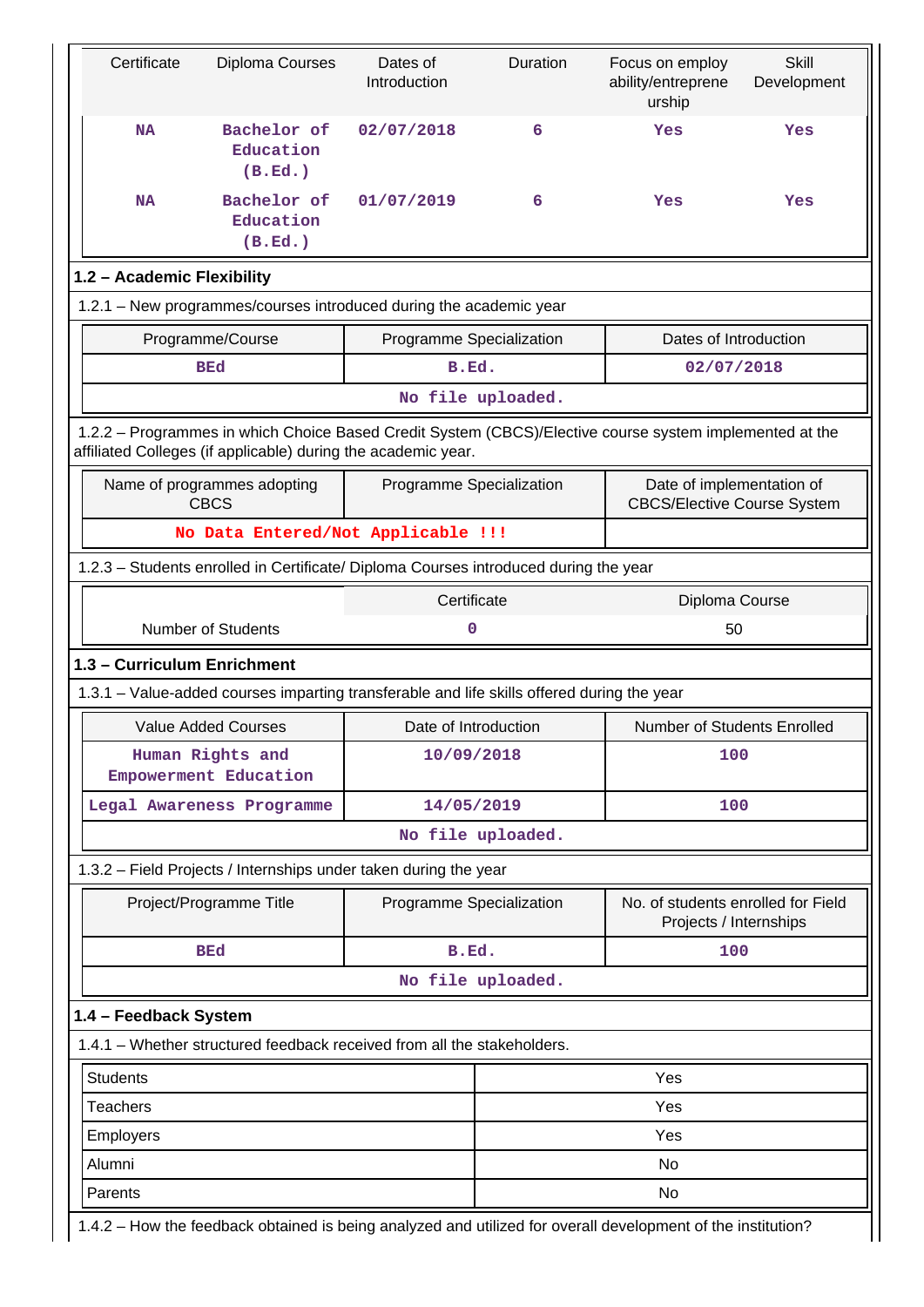(maximum 500 words)

#### Feedback Obtained

**The TAQ taken by students of all batches is given to each teacher by the Principal after being collated, statistically analyzed and tabulated, clarifying, if need be, for quality enhancement in teaching methodology. Observations on general trends are also made. A self-appraisal is prepared by each teacher. The Principal intervenes and addresses possible areas of improvement. He also evaluates these with each teacher, motivating her/him to look at specific areas where growth is needed. Evaluation of all college programmes with the respective stake-holders is conducted. An annual feedback – 'Looking Back To Look Forward' is done with the teachers. Similarly a feedback is done with the out-going Student Council before they leave college.**

# **CRITERION II – TEACHING- LEARNING AND EVALUATION**

#### **2.1 – Student Enrolment and Profile**

#### 2.1.1 – Demand Ratio during the year

| Name of the<br>Programme | Programme<br>Specialization | Number of seats<br>available | Number of<br>Application received | <b>Students Enrolled</b> |
|--------------------------|-----------------------------|------------------------------|-----------------------------------|--------------------------|
| <b>BEd</b>               | B.Ed.                       | 50                           | 137                               | 50                       |
| <b>BEd</b>               | B.Ed.                       | 50                           | 218                               | 137                      |
|                          |                             | View File                    |                                   |                          |

# **2.2 – Catering to Student Diversity**

2.2.1 – Student - Full time teacher ratio (current year data)

| Year | Number of          | Number of          | Number of                          | Number of         | Number of        |
|------|--------------------|--------------------|------------------------------------|-------------------|------------------|
|      | students enrolled  | students enrolled  | fulltime teachers                  | fulltime teachers | teachers         |
|      | in the institution | in the institution | available in the                   | available in the  | teaching both UG |
|      | (UG)               | (PG)               | institution                        | institution       | and PG courses   |
|      |                    |                    | teaching only UG Iteaching only PG |                   |                  |
|      |                    |                    | courses                            | courses           |                  |
| 2018 | 50                 |                    |                                    |                   |                  |

# **2.3 – Teaching - Learning Process**

 2.3.1 – Percentage of teachers using ICT for effective teaching with Learning Management Systems (LMS), Elearning resources etc. (current year data)

| Number of<br>Teachers on Roll                                                                     |  | Number of<br>teachers using<br>ICT (LMS, e-<br>Resources) | <b>ICT Tools and</b><br>resources<br>available | Number of ICT<br>enabled<br>Classrooms | Numberof smart<br>classrooms                                                                                                                                                                                                                                                                                                                      | E-resources and<br>techniques used |  |  |
|---------------------------------------------------------------------------------------------------|--|-----------------------------------------------------------|------------------------------------------------|----------------------------------------|---------------------------------------------------------------------------------------------------------------------------------------------------------------------------------------------------------------------------------------------------------------------------------------------------------------------------------------------------|------------------------------------|--|--|
| 9                                                                                                 |  | 4                                                         | 4                                              | 1                                      |                                                                                                                                                                                                                                                                                                                                                   | 4                                  |  |  |
|                                                                                                   |  |                                                           |                                                | No file uploaded.                      |                                                                                                                                                                                                                                                                                                                                                   |                                    |  |  |
|                                                                                                   |  |                                                           |                                                | No file uploaded.                      |                                                                                                                                                                                                                                                                                                                                                   |                                    |  |  |
| 2.3.2 – Students mentoring system available in the institution? Give details. (maximum 500 words) |  |                                                           |                                                |                                        |                                                                                                                                                                                                                                                                                                                                                   |                                    |  |  |
|                                                                                                   |  |                                                           |                                                |                                        |                                                                                                                                                                                                                                                                                                                                                   |                                    |  |  |
|                                                                                                   |  |                                                           | depending upon the gravity of the need.        |                                        | There is a mentoring system in the college, where teachers act as academic mentors as well as counselors. CR<br>(Class Representative) meets every student of the college and offers counseling to those seeking personal help.<br>He also enables academic mentoring. Help by both college teachers and the CR is availed of by parents as well, |                                    |  |  |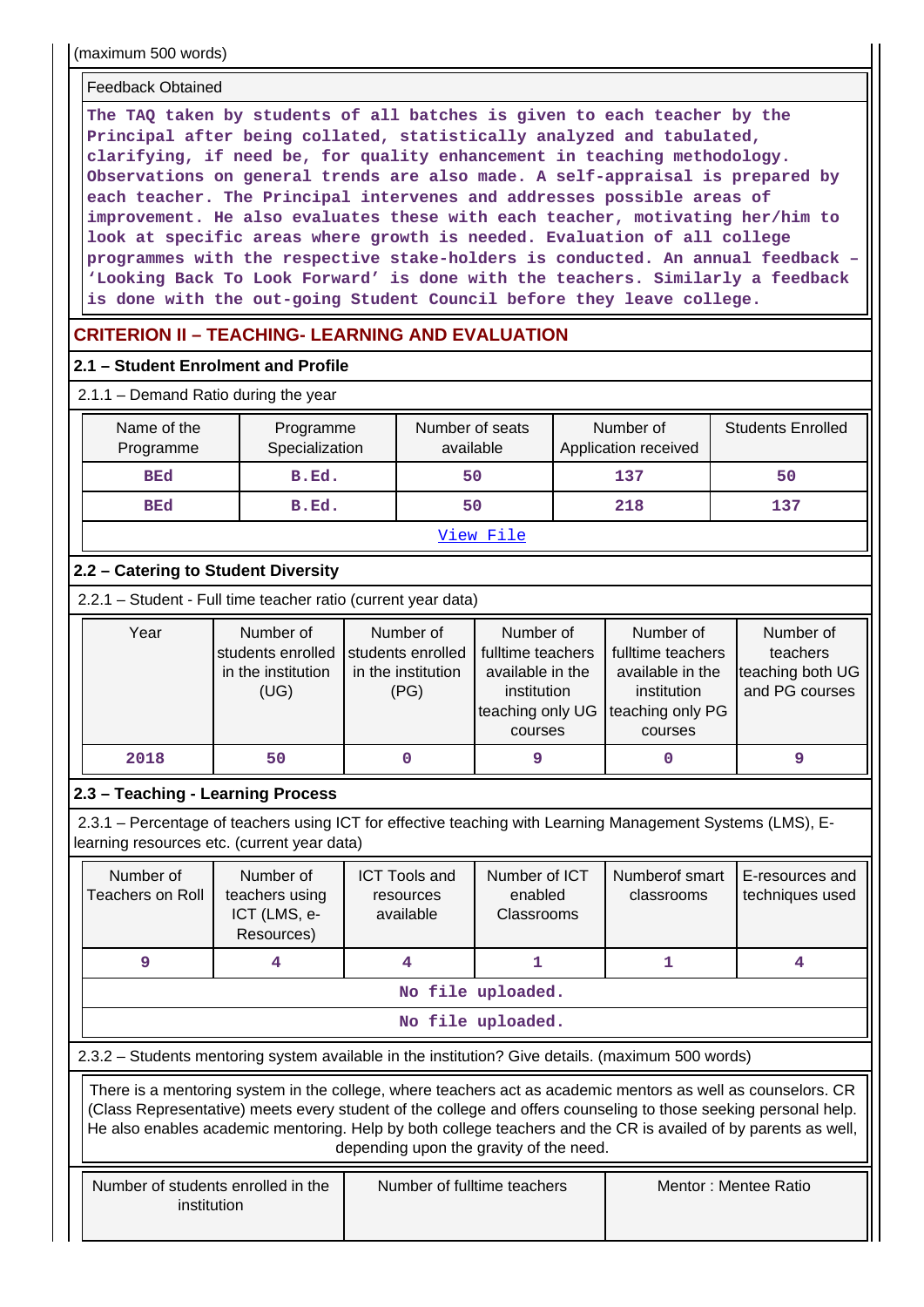|                                                                | 9<br>50<br>9:50                                                                                                                                                                                                                                                                                                                                                                                                                                                                                                                                                                                                                                                                                                                                                                                                                                                                                                                                                                                                                                                                                                                                                                                                                                                                                                                                         |                |  |                                    |           |                                                                |                                                                                       |                                                                                 |                                                                                                                     |
|----------------------------------------------------------------|---------------------------------------------------------------------------------------------------------------------------------------------------------------------------------------------------------------------------------------------------------------------------------------------------------------------------------------------------------------------------------------------------------------------------------------------------------------------------------------------------------------------------------------------------------------------------------------------------------------------------------------------------------------------------------------------------------------------------------------------------------------------------------------------------------------------------------------------------------------------------------------------------------------------------------------------------------------------------------------------------------------------------------------------------------------------------------------------------------------------------------------------------------------------------------------------------------------------------------------------------------------------------------------------------------------------------------------------------------|----------------|--|------------------------------------|-----------|----------------------------------------------------------------|---------------------------------------------------------------------------------------|---------------------------------------------------------------------------------|---------------------------------------------------------------------------------------------------------------------|
| 2.4 - Teacher Profile and Quality                              |                                                                                                                                                                                                                                                                                                                                                                                                                                                                                                                                                                                                                                                                                                                                                                                                                                                                                                                                                                                                                                                                                                                                                                                                                                                                                                                                                         |                |  |                                    |           |                                                                |                                                                                       |                                                                                 |                                                                                                                     |
| 2.4.1 - Number of full time teachers appointed during the year |                                                                                                                                                                                                                                                                                                                                                                                                                                                                                                                                                                                                                                                                                                                                                                                                                                                                                                                                                                                                                                                                                                                                                                                                                                                                                                                                                         |                |  |                                    |           |                                                                |                                                                                       |                                                                                 |                                                                                                                     |
|                                                                | No. of sanctioned<br>No. of filled positions<br>Positions filled during<br>Vacant positions<br>positions<br>the current year                                                                                                                                                                                                                                                                                                                                                                                                                                                                                                                                                                                                                                                                                                                                                                                                                                                                                                                                                                                                                                                                                                                                                                                                                            |                |  |                                    |           | No. of faculty with<br>Ph.D                                    |                                                                                       |                                                                                 |                                                                                                                     |
|                                                                | 15                                                                                                                                                                                                                                                                                                                                                                                                                                                                                                                                                                                                                                                                                                                                                                                                                                                                                                                                                                                                                                                                                                                                                                                                                                                                                                                                                      | 9              |  | 6                                  |           |                                                                | 4                                                                                     |                                                                                 | 3                                                                                                                   |
|                                                                | International level from Government, recognised bodies during the year)                                                                                                                                                                                                                                                                                                                                                                                                                                                                                                                                                                                                                                                                                                                                                                                                                                                                                                                                                                                                                                                                                                                                                                                                                                                                                 |                |  |                                    |           |                                                                |                                                                                       |                                                                                 | 2.4.2 - Honours and recognition received by teachers (received awards, recognition, fellowships at State, National, |
|                                                                | Year of Award<br>Name of full time teachers<br>Designation<br>receiving awards from<br>state level, national level,<br>international level                                                                                                                                                                                                                                                                                                                                                                                                                                                                                                                                                                                                                                                                                                                                                                                                                                                                                                                                                                                                                                                                                                                                                                                                              |                |  |                                    |           |                                                                | Name of the award,<br>fellowship, received from<br>Government or recognized<br>bodies |                                                                                 |                                                                                                                     |
|                                                                |                                                                                                                                                                                                                                                                                                                                                                                                                                                                                                                                                                                                                                                                                                                                                                                                                                                                                                                                                                                                                                                                                                                                                                                                                                                                                                                                                         |                |  | No Data Entered/Not Applicable !!! |           |                                                                |                                                                                       |                                                                                 |                                                                                                                     |
|                                                                |                                                                                                                                                                                                                                                                                                                                                                                                                                                                                                                                                                                                                                                                                                                                                                                                                                                                                                                                                                                                                                                                                                                                                                                                                                                                                                                                                         |                |  | No file uploaded.                  |           |                                                                |                                                                                       |                                                                                 |                                                                                                                     |
|                                                                | 2.5 - Evaluation Process and Reforms                                                                                                                                                                                                                                                                                                                                                                                                                                                                                                                                                                                                                                                                                                                                                                                                                                                                                                                                                                                                                                                                                                                                                                                                                                                                                                                    |                |  |                                    |           |                                                                |                                                                                       |                                                                                 |                                                                                                                     |
|                                                                | 2.5.1 – Number of days from the date of semester-end/ year- end examination till the declaration of results during<br>the year                                                                                                                                                                                                                                                                                                                                                                                                                                                                                                                                                                                                                                                                                                                                                                                                                                                                                                                                                                                                                                                                                                                                                                                                                          |                |  |                                    |           |                                                                |                                                                                       |                                                                                 |                                                                                                                     |
|                                                                | Programme Name                                                                                                                                                                                                                                                                                                                                                                                                                                                                                                                                                                                                                                                                                                                                                                                                                                                                                                                                                                                                                                                                                                                                                                                                                                                                                                                                          | Programme Code |  | Semester/year                      |           | Last date of the last<br>semester-end/year-<br>end examination |                                                                                       | Date of declaration of<br>results of semester-<br>end/ year- end<br>examination |                                                                                                                     |
|                                                                | BEd                                                                                                                                                                                                                                                                                                                                                                                                                                                                                                                                                                                                                                                                                                                                                                                                                                                                                                                                                                                                                                                                                                                                                                                                                                                                                                                                                     | B.Ed.          |  | 4                                  |           |                                                                | 21/06/2019                                                                            |                                                                                 | 13/09/2019                                                                                                          |
|                                                                |                                                                                                                                                                                                                                                                                                                                                                                                                                                                                                                                                                                                                                                                                                                                                                                                                                                                                                                                                                                                                                                                                                                                                                                                                                                                                                                                                         |                |  |                                    | View File |                                                                |                                                                                       |                                                                                 |                                                                                                                     |
|                                                                | 2.5.2 - Reforms initiated on Continuous Internal Evaluation(CIE) system at the institutional level (250 words)                                                                                                                                                                                                                                                                                                                                                                                                                                                                                                                                                                                                                                                                                                                                                                                                                                                                                                                                                                                                                                                                                                                                                                                                                                          |                |  |                                    |           |                                                                |                                                                                       |                                                                                 |                                                                                                                     |
|                                                                | Continuous evaluation is carried out throughout the year through regular tests,<br>objective tests, projects, student paper presentations, seminars, quizzes etc.<br>Routine tests are given and open book tests are conducted and much appreciated<br>by students as critical thinking and creativity come to the fore. Every teacher<br>take regular, weekly tutorials. Remedial instruction is given to slow<br>learnerstudents. Students are encouraged to submit Articles/research paper<br>abstracts for magazine/journal. Mid-term tests and Selection examinations help<br>to prepare the students for University Examinations. Corrected answer scripts<br>are shown to the students for scrutiny. The teachers explain about as to how<br>scoring by the students can be better in forthcoming examinations by expressing<br>themselves more appropriately in response to questions. Peer evaluation is also<br>employed by teachers to empower and enable students to help each other<br>particularly in areas where creative and original thinking will benefit them.<br>Group assessment is conducted by teachers when students are assigned group<br>activities/presentations on academic topics, curricular and co-curricular<br>activities. The University enables students to apply for re-evaluation of<br>University answer scripts. |                |  |                                    |           |                                                                |                                                                                       |                                                                                 |                                                                                                                     |
|                                                                | 2.5.3 - Academic calendar prepared and adhered for conduct of Examination and other related matters (250<br>words)                                                                                                                                                                                                                                                                                                                                                                                                                                                                                                                                                                                                                                                                                                                                                                                                                                                                                                                                                                                                                                                                                                                                                                                                                                      |                |  |                                    |           |                                                                |                                                                                       |                                                                                 |                                                                                                                     |
|                                                                | As an affiliated college, the WBUTTEPA University calendar is adhered to. In                                                                                                                                                                                                                                                                                                                                                                                                                                                                                                                                                                                                                                                                                                                                                                                                                                                                                                                                                                                                                                                                                                                                                                                                                                                                            |                |  |                                    |           |                                                                |                                                                                       |                                                                                 | addition to this, an Academic College Calendar is prepared and printed which                                        |

**addition to this, an Academic College Calendar is prepared and printed which contains a list of all the interactive and innovative programmes to be conducted by the college as sessional activities, both at the faculty and student level. Detailed schedules with dates are given for Mid- Term and Selection Examination on the notice board. Students prepare for these**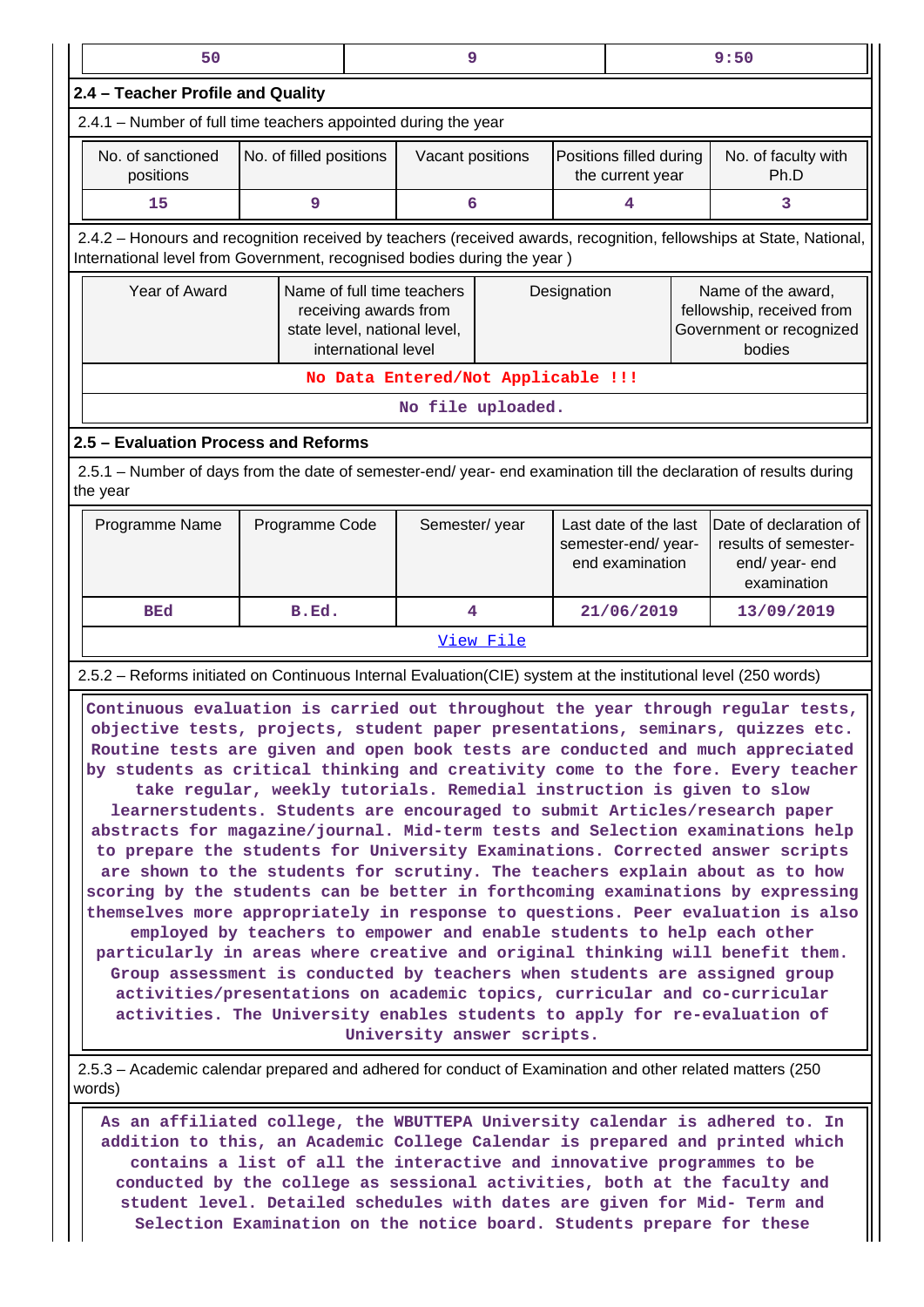**examinations accordingly. College Academic calendar is given in the college notice board. When new programmes to enable quality enhancement are offered during the course of the year, these are availed of for the benefit of the staff and students. The IQAC evaluates such activities during their meetings.**

# **2.6 – Student Performance and Learning Outcomes**

 2.6.1 – Program outcomes, program specific outcomes and course outcomes for all programs offered by the institution are stated and displayed in website of the institution (to provide the weblink)

<http://www.srbtcdarjeeling.com/courseprogramme.php>

#### 2.6.2 – Pass percentage of students

| Programme<br>Code | Programme<br>Name | Programme<br>Specialization | Number of<br>students<br>appeared in the<br>final year<br>examination | Number of<br>students passed<br>in final year<br>examination | Pass Percentage |  |
|-------------------|-------------------|-----------------------------|-----------------------------------------------------------------------|--------------------------------------------------------------|-----------------|--|
| 000               | <b>BEd</b>        | B.Ed.                       | 50                                                                    | 49                                                           | 99              |  |
| View File         |                   |                             |                                                                       |                                                              |                 |  |

# **2.7 – Student Satisfaction Survey**

 2.7.1 – Student Satisfaction Survey (SSS) on overall institutional performance (Institution may design the questionnaire) (results and details be provided as weblink)

http://srbtcdarjeeling.com/userfiles/file/IOAC/SSS-Ouestinnaire\_Students.pdf

# **CRITERION III – RESEARCH, INNOVATIONS AND EXTENSION**

# **3.1 – Resource Mobilization for Research**

3.1.1 – Research funds sanctioned and received from various agencies, industry and other organisations

| Nature of the Project<br>Duration                                                                                                        |                 |  | Name of the funding<br>agency |                                    |  | Total grant<br>sanctioned     |  | Amount received<br>during the year |  |  |  |
|------------------------------------------------------------------------------------------------------------------------------------------|-----------------|--|-------------------------------|------------------------------------|--|-------------------------------|--|------------------------------------|--|--|--|
|                                                                                                                                          |                 |  |                               | No Data Entered/Not Applicable !!! |  |                               |  |                                    |  |  |  |
|                                                                                                                                          |                 |  |                               | No file uploaded.                  |  |                               |  |                                    |  |  |  |
| 3.2 - Innovation Ecosystem                                                                                                               |                 |  |                               |                                    |  |                               |  |                                    |  |  |  |
| 3.2.1 – Workshops/Seminars Conducted on Intellectual Property Rights (IPR) and Industry-Academia Innovative<br>practices during the year |                 |  |                               |                                    |  |                               |  |                                    |  |  |  |
| Title of workshop/seminar<br>Name of the Dept.<br>Date                                                                                   |                 |  |                               |                                    |  |                               |  |                                    |  |  |  |
|                                                                                                                                          |                 |  |                               | No Data Entered/Not Applicable !!! |  |                               |  |                                    |  |  |  |
| 3.2.2 - Awards for Innovation won by Institution/Teachers/Research scholars/Students during the year                                     |                 |  |                               |                                    |  |                               |  |                                    |  |  |  |
| Title of the innovation                                                                                                                  | Name of Awardee |  | Awarding Agency               |                                    |  | Date of award                 |  | Category                           |  |  |  |
|                                                                                                                                          |                 |  |                               | No Data Entered/Not Applicable !!! |  |                               |  |                                    |  |  |  |
|                                                                                                                                          |                 |  |                               | No file uploaded.                  |  |                               |  |                                    |  |  |  |
| 3.2.3 – No. of Incubation centre created, start-ups incubated on campus during the year                                                  |                 |  |                               |                                    |  |                               |  |                                    |  |  |  |
| Incubation<br>Center                                                                                                                     | Name            |  | Sponsered By                  | Name of the<br>Start-up            |  | Nature of Start-<br><b>up</b> |  | Date of<br>Commencement            |  |  |  |
|                                                                                                                                          |                 |  |                               | No Data Entered/Not Applicable !!! |  |                               |  |                                    |  |  |  |
|                                                                                                                                          |                 |  |                               | No file uploaded.                  |  |                               |  |                                    |  |  |  |
|                                                                                                                                          |                 |  |                               |                                    |  |                               |  |                                    |  |  |  |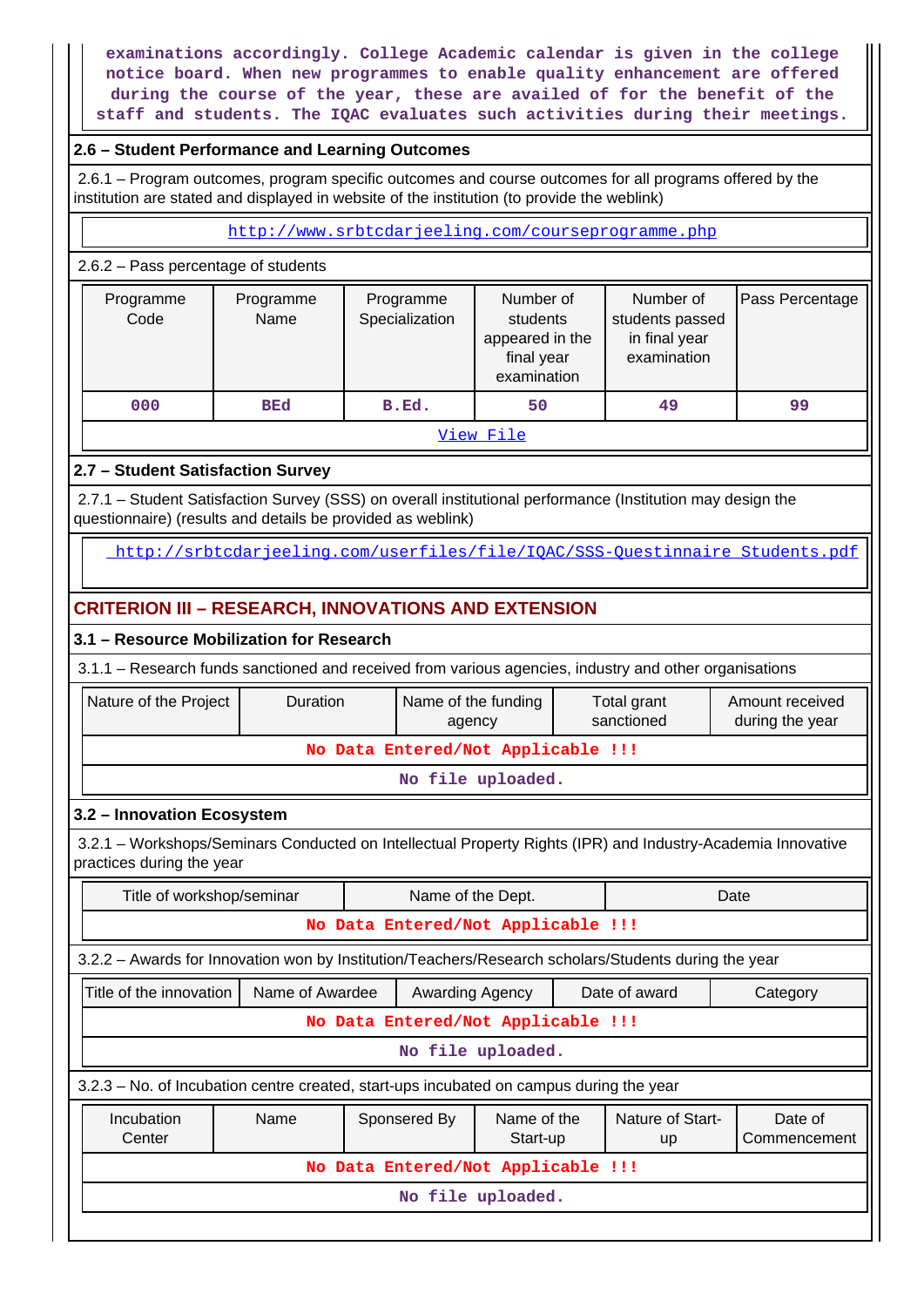| 3.3 - Research Publications and Awards                                                                                                                                                                             |                                                 |                                            |             |                       |                                                          |                                                      |                                                                    |                                                                    |                                                          |  |
|--------------------------------------------------------------------------------------------------------------------------------------------------------------------------------------------------------------------|-------------------------------------------------|--------------------------------------------|-------------|-----------------------|----------------------------------------------------------|------------------------------------------------------|--------------------------------------------------------------------|--------------------------------------------------------------------|----------------------------------------------------------|--|
| 3.3.1 – Incentive to the teachers who receive recognition/awards                                                                                                                                                   |                                                 |                                            |             |                       |                                                          |                                                      |                                                                    |                                                                    |                                                          |  |
| <b>State</b>                                                                                                                                                                                                       |                                                 |                                            | National    |                       |                                                          |                                                      |                                                                    | International                                                      |                                                          |  |
|                                                                                                                                                                                                                    |                                                 |                                            |             |                       | No Data Entered/Not Applicable !!!                       |                                                      |                                                                    |                                                                    |                                                          |  |
| 3.3.2 - Ph. Ds awarded during the year (applicable for PG College, Research Center)                                                                                                                                |                                                 |                                            |             |                       |                                                          |                                                      |                                                                    |                                                                    |                                                          |  |
| Name of the Department                                                                                                                                                                                             |                                                 |                                            |             |                       |                                                          |                                                      | Number of PhD's Awarded                                            |                                                                    |                                                          |  |
|                                                                                                                                                                                                                    |                                                 |                                            |             |                       | No Data Entered/Not Applicable !!!                       |                                                      |                                                                    |                                                                    |                                                          |  |
| 3.3.3 - Research Publications in the Journals notified on UGC website during the year                                                                                                                              |                                                 |                                            |             |                       |                                                          |                                                      |                                                                    |                                                                    |                                                          |  |
| <b>Type</b>                                                                                                                                                                                                        |                                                 | Department                                 |             |                       | <b>Number of Publication</b>                             |                                                      |                                                                    |                                                                    | Average Impact Factor (if<br>any)                        |  |
| International                                                                                                                                                                                                      |                                                 | Education                                  |             |                       | 2                                                        |                                                      |                                                                    |                                                                    | 3.19                                                     |  |
|                                                                                                                                                                                                                    |                                                 |                                            |             | No file uploaded.     |                                                          |                                                      |                                                                    |                                                                    |                                                          |  |
| 3.3.4 – Books and Chapters in edited Volumes / Books published, and papers in National/International Conference<br>Proceedings per Teacher during the year                                                         |                                                 |                                            |             |                       |                                                          |                                                      |                                                                    |                                                                    |                                                          |  |
| Department                                                                                                                                                                                                         |                                                 |                                            |             |                       |                                                          |                                                      | Number of Publication                                              |                                                                    |                                                          |  |
|                                                                                                                                                                                                                    |                                                 |                                            |             |                       | No Data Entered/Not Applicable !!!                       |                                                      |                                                                    |                                                                    |                                                          |  |
|                                                                                                                                                                                                                    |                                                 |                                            |             | No file uploaded.     |                                                          |                                                      |                                                                    |                                                                    |                                                          |  |
| 3.3.5 - Bibliometrics of the publications during the last Academic year based on average citation index in Scopus/<br>Web of Science or PubMed/ Indian Citation Index                                              |                                                 |                                            |             |                       |                                                          |                                                      |                                                                    |                                                                    |                                                          |  |
| Title of the<br>Name of<br>Author<br>Paper                                                                                                                                                                         |                                                 | Year of<br>Title of journal<br>publication |             | <b>Citation Index</b> |                                                          |                                                      | Institutional<br>affiliation as<br>mentioned in<br>the publication |                                                                    | Number of<br>citations<br>excluding self<br>citation     |  |
|                                                                                                                                                                                                                    |                                                 |                                            |             |                       | No Data Entered/Not Applicable !!!                       |                                                      |                                                                    |                                                                    |                                                          |  |
|                                                                                                                                                                                                                    |                                                 |                                            |             | No file uploaded.     |                                                          |                                                      |                                                                    |                                                                    |                                                          |  |
| 3.3.6 - h-Index of the Institutional Publications during the year. (based on Scopus/ Web of science)                                                                                                               |                                                 |                                            |             |                       |                                                          |                                                      |                                                                    |                                                                    |                                                          |  |
| Title of the<br>Name of<br>Author<br>Paper                                                                                                                                                                         | Title of journal                                |                                            | publication | Year of<br>h-index    |                                                          | Number of<br>citations<br>excluding self<br>citation |                                                                    | Institutional<br>affiliation as<br>mentioned in<br>the publication |                                                          |  |
|                                                                                                                                                                                                                    |                                                 |                                            |             |                       | No Data Entered/Not Applicable !!!                       |                                                      |                                                                    |                                                                    |                                                          |  |
|                                                                                                                                                                                                                    |                                                 |                                            |             | No file uploaded.     |                                                          |                                                      |                                                                    |                                                                    |                                                          |  |
| 3.3.7 - Faculty participation in Seminars/Conferences and Symposia during the year:                                                                                                                                |                                                 |                                            |             |                       |                                                          |                                                      |                                                                    |                                                                    |                                                          |  |
| Number of Faculty                                                                                                                                                                                                  | International                                   |                                            | National    |                       |                                                          | <b>State</b>                                         |                                                                    |                                                                    | Local                                                    |  |
|                                                                                                                                                                                                                    |                                                 |                                            |             |                       | No Data Entered/Not Applicable !!!                       |                                                      |                                                                    |                                                                    |                                                          |  |
|                                                                                                                                                                                                                    |                                                 |                                            |             | No file uploaded.     |                                                          |                                                      |                                                                    |                                                                    |                                                          |  |
| 3.4 - Extension Activities                                                                                                                                                                                         |                                                 |                                            |             |                       |                                                          |                                                      |                                                                    |                                                                    |                                                          |  |
| 3.4.1 – Number of extension and outreach programmes conducted in collaboration with industry, community and<br>Non- Government Organisations through NSS/NCC/Red cross/Youth Red Cross (YRC) etc., during the year |                                                 |                                            |             |                       |                                                          |                                                      |                                                                    |                                                                    |                                                          |  |
| Title of the activities                                                                                                                                                                                            | Organising unit/agency/<br>collaborating agency |                                            |             |                       | Number of teachers<br>participated in such<br>activities |                                                      |                                                                    |                                                                    | Number of students<br>participated in such<br>activities |  |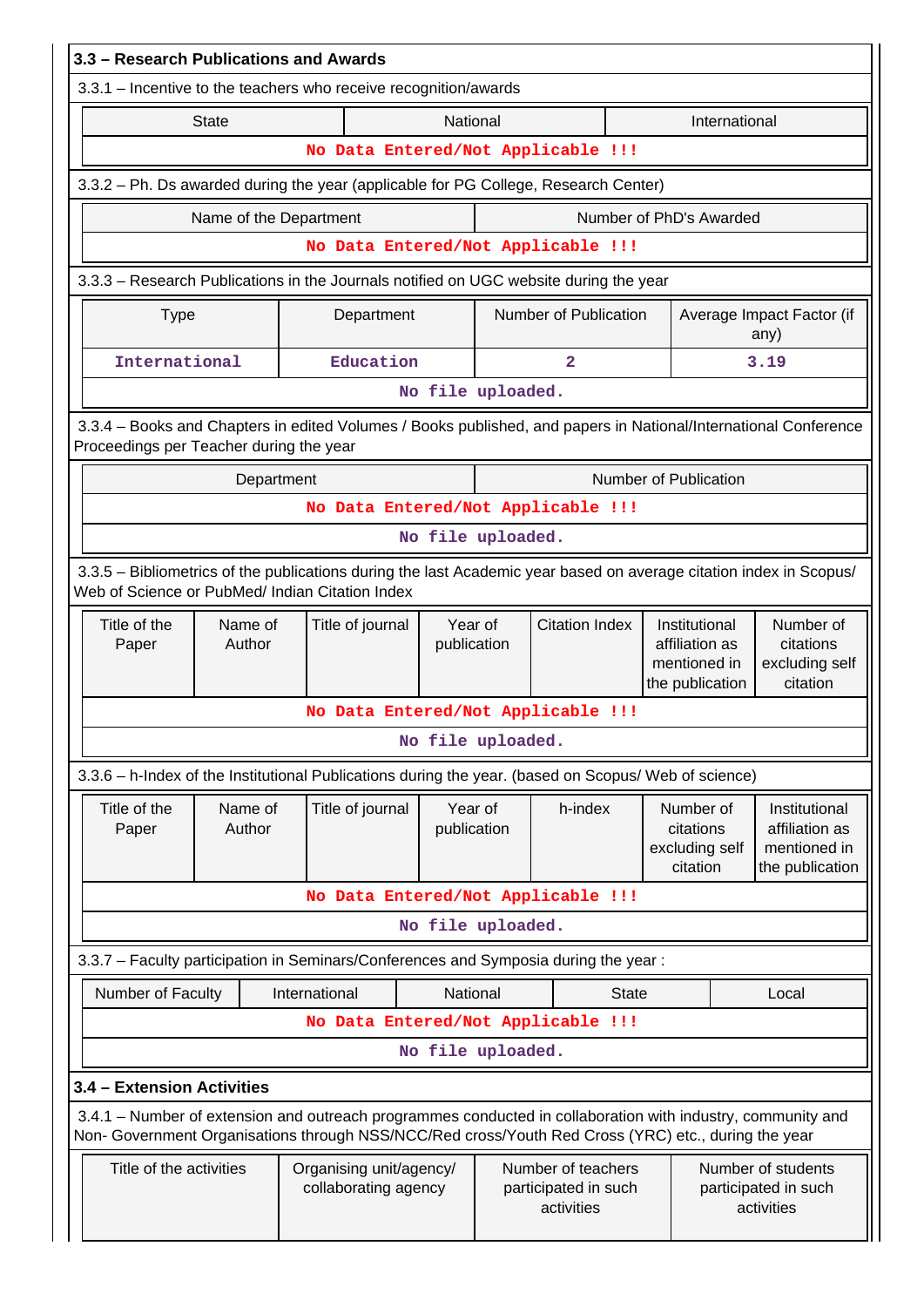| World Literacy Day                                                                                                                                                                                                                                                                                                                  |                            |                                          | SRBT College,<br>Darjeeling                                                                       |                                                                                 | 6                      |                    |     | 100                                              |  |  |  |
|-------------------------------------------------------------------------------------------------------------------------------------------------------------------------------------------------------------------------------------------------------------------------------------------------------------------------------------|----------------------------|------------------------------------------|---------------------------------------------------------------------------------------------------|---------------------------------------------------------------------------------|------------------------|--------------------|-----|--------------------------------------------------|--|--|--|
| Gift a Library                                                                                                                                                                                                                                                                                                                      |                            |                                          | SRBT College,<br>Darjeeling                                                                       |                                                                                 | 6                      |                    |     | 100                                              |  |  |  |
| Bhanu, Rabindra<br>TulsiJayanti                                                                                                                                                                                                                                                                                                     |                            | SRBT College,<br>Darjeeling              |                                                                                                   |                                                                                 | 5                      |                    | 100 |                                                  |  |  |  |
| Anti-Ragging/Sexual<br>Harassment                                                                                                                                                                                                                                                                                                   |                            | SRBT College,<br>Darjeeling              |                                                                                                   |                                                                                 | 6                      |                    |     | 95                                               |  |  |  |
| International Yoga<br>Day                                                                                                                                                                                                                                                                                                           |                            | SRBT College,<br>Darjeeling              |                                                                                                   | 6                                                                               |                        |                    | 96  |                                                  |  |  |  |
| Swachh Bharat<br>Abhiyan                                                                                                                                                                                                                                                                                                            |                            |                                          | SRBT College,<br>Darjeeling                                                                       |                                                                                 | 6                      |                    |     | 90                                               |  |  |  |
| No file uploaded.                                                                                                                                                                                                                                                                                                                   |                            |                                          |                                                                                                   |                                                                                 |                        |                    |     |                                                  |  |  |  |
| 3.4.2 - Awards and recognition received for extension activities from Government and other recognized bodies<br>during the year                                                                                                                                                                                                     |                            |                                          |                                                                                                   |                                                                                 |                        |                    |     |                                                  |  |  |  |
| Name of the activity                                                                                                                                                                                                                                                                                                                |                            |                                          | Award/Recognition                                                                                 |                                                                                 | <b>Awarding Bodies</b> |                    |     | Number of students<br><b>Benefited</b>           |  |  |  |
|                                                                                                                                                                                                                                                                                                                                     |                            |                                          | No Data Entered/Not Applicable !!!                                                                |                                                                                 |                        |                    |     |                                                  |  |  |  |
|                                                                                                                                                                                                                                                                                                                                     |                            |                                          |                                                                                                   | No file uploaded.                                                               |                        |                    |     |                                                  |  |  |  |
| 3.4.3 - Students participating in extension activities with Government Organisations, Non-Government<br>Organisations and programmes such as Swachh Bharat, Aids Awareness, Gender Issue, etc. during the year                                                                                                                      |                            |                                          |                                                                                                   |                                                                                 |                        |                    |     |                                                  |  |  |  |
|                                                                                                                                                                                                                                                                                                                                     |                            |                                          |                                                                                                   | Name of the activity<br>Number of teachers<br>participated in such<br>activites |                        |                    |     |                                                  |  |  |  |
| Name of the scheme                                                                                                                                                                                                                                                                                                                  |                            | Organising unit/Agen<br>cy/collaborating |                                                                                                   |                                                                                 |                        |                    |     | activites                                        |  |  |  |
|                                                                                                                                                                                                                                                                                                                                     |                            | agency                                   | No Data Entered/Not Applicable !!!                                                                |                                                                                 |                        |                    |     |                                                  |  |  |  |
|                                                                                                                                                                                                                                                                                                                                     |                            |                                          |                                                                                                   | No file uploaded.                                                               |                        |                    |     |                                                  |  |  |  |
|                                                                                                                                                                                                                                                                                                                                     |                            |                                          |                                                                                                   |                                                                                 |                        |                    |     |                                                  |  |  |  |
|                                                                                                                                                                                                                                                                                                                                     |                            |                                          |                                                                                                   |                                                                                 |                        |                    |     |                                                  |  |  |  |
| Nature of activity                                                                                                                                                                                                                                                                                                                  |                            |                                          | Participant                                                                                       | Source of financial support                                                     |                        |                    |     | Duration                                         |  |  |  |
|                                                                                                                                                                                                                                                                                                                                     |                            |                                          | No Data Entered/Not Applicable !!!                                                                |                                                                                 |                        |                    |     |                                                  |  |  |  |
|                                                                                                                                                                                                                                                                                                                                     |                            |                                          |                                                                                                   | No file uploaded.                                                               |                        |                    |     |                                                  |  |  |  |
|                                                                                                                                                                                                                                                                                                                                     |                            |                                          |                                                                                                   |                                                                                 |                        |                    |     |                                                  |  |  |  |
| Nature of linkage                                                                                                                                                                                                                                                                                                                   | Title of the<br>linkage    |                                          | Name of the<br>partnering<br>institution/<br>industry<br>/research lab<br>with contact<br>details | <b>Duration From</b>                                                            |                        | <b>Duration To</b> |     | Participant                                      |  |  |  |
| 3.5 - Collaborations<br>3.5.1 – Number of Collaborative activities for research, faculty exchange, student exchange during the year<br>3.5.2 - Linkages with institutions/industries for internship, on-the- job training, project work, sharing of research<br>facilities etc. during the year<br>B.Ed.<br>Internship<br>Programme | Internship<br>for Training |                                          | 6 schools<br>within<br>Darjeeling<br>Town                                                         | 02/04/2018                                                                      |                        | 20/04/2018         |     | Number of students<br>participated in such<br>49 |  |  |  |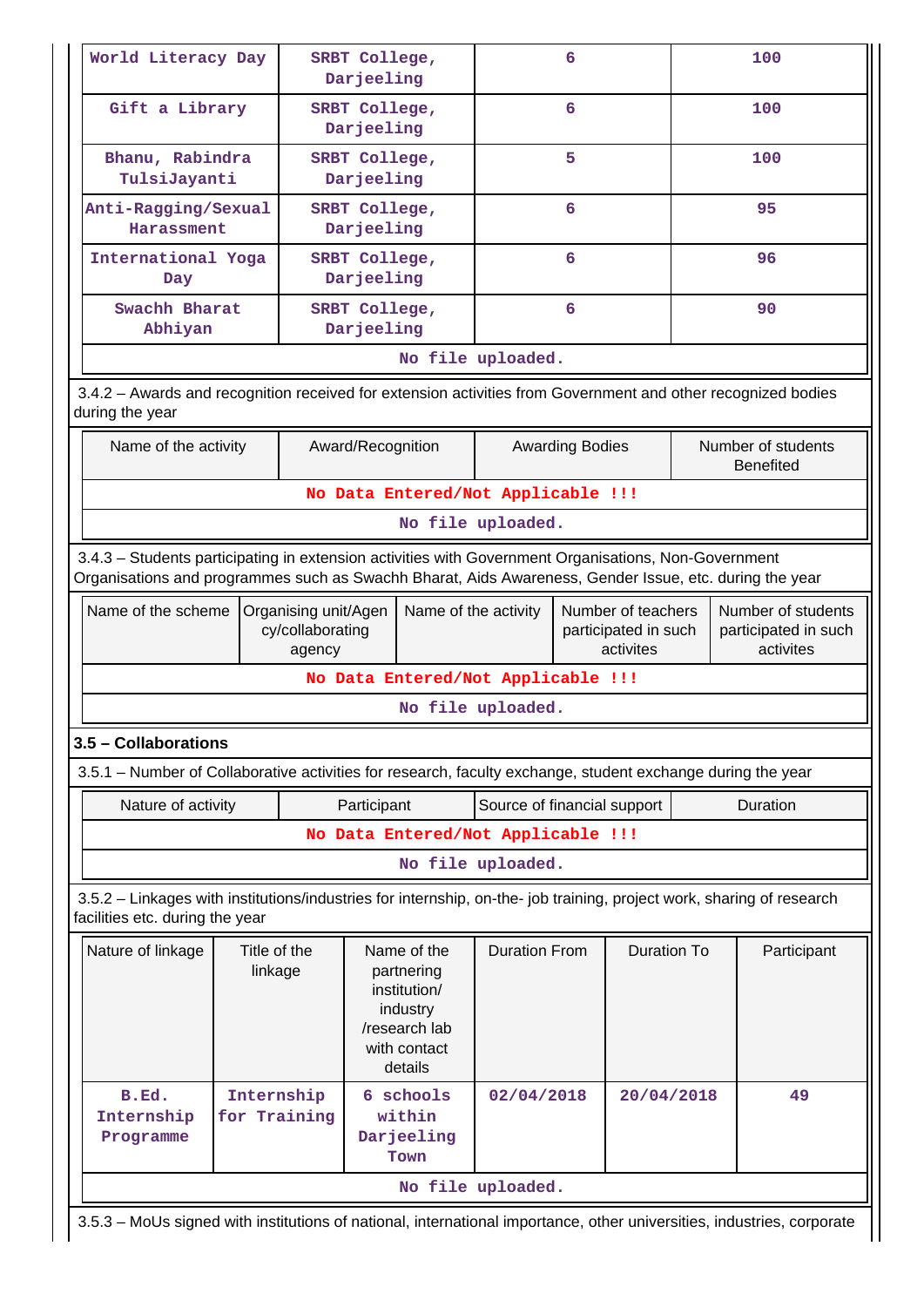| houses etc. during the year                         |                   |                                                                                                                                                                                                                |      |                   |                                                |             |                                                           |  |  |  |
|-----------------------------------------------------|-------------------|----------------------------------------------------------------------------------------------------------------------------------------------------------------------------------------------------------------|------|-------------------|------------------------------------------------|-------------|-----------------------------------------------------------|--|--|--|
| Organisation                                        |                   | Date of MoU signed                                                                                                                                                                                             |      |                   | Purpose/Activities                             |             | Number of<br>students/teachers<br>participated under MoUs |  |  |  |
|                                                     |                   | No Data Entered/Not Applicable !!!                                                                                                                                                                             |      |                   |                                                |             |                                                           |  |  |  |
|                                                     |                   |                                                                                                                                                                                                                |      | No file uploaded. |                                                |             |                                                           |  |  |  |
|                                                     |                   | <b>CRITERION IV - INFRASTRUCTURE AND LEARNING RESOURCES</b>                                                                                                                                                    |      |                   |                                                |             |                                                           |  |  |  |
| 4.1 - Physical Facilities                           |                   |                                                                                                                                                                                                                |      |                   |                                                |             |                                                           |  |  |  |
|                                                     |                   | 4.1.1 – Budget allocation, excluding salary for infrastructure augmentation during the year                                                                                                                    |      |                   |                                                |             |                                                           |  |  |  |
|                                                     |                   | Budget allocated for infrastructure augmentation                                                                                                                                                               |      |                   | Budget utilized for infrastructure development |             |                                                           |  |  |  |
|                                                     | 10000000          |                                                                                                                                                                                                                |      |                   |                                                | 4685383     |                                                           |  |  |  |
|                                                     |                   | 4.1.2 - Details of augmentation in infrastructure facilities during the year                                                                                                                                   |      |                   |                                                |             |                                                           |  |  |  |
| <b>Facilities</b><br><b>Existing or Newly Added</b> |                   |                                                                                                                                                                                                                |      |                   |                                                |             |                                                           |  |  |  |
|                                                     |                   | Number of important equipments<br>purchased (Greater than 1-0 lakh)<br>during the current year                                                                                                                 |      |                   |                                                | Newly Added |                                                           |  |  |  |
|                                                     |                   | Campus Area                                                                                                                                                                                                    |      |                   |                                                | Existing    |                                                           |  |  |  |
|                                                     |                   | Campus Area                                                                                                                                                                                                    |      |                   |                                                | Newly Added |                                                           |  |  |  |
|                                                     |                   | Class rooms                                                                                                                                                                                                    |      |                   |                                                | Existing    |                                                           |  |  |  |
|                                                     |                   | Laboratories                                                                                                                                                                                                   |      |                   |                                                | Existing    |                                                           |  |  |  |
|                                                     |                   | Seminar Halls                                                                                                                                                                                                  |      |                   |                                                | Existing    |                                                           |  |  |  |
|                                                     |                   | Classrooms with LCD facilities                                                                                                                                                                                 |      |                   | Existing                                       |             |                                                           |  |  |  |
|                                                     |                   | Video Centre                                                                                                                                                                                                   |      | Existing          |                                                |             |                                                           |  |  |  |
|                                                     |                   |                                                                                                                                                                                                                |      | No file uploaded. |                                                |             |                                                           |  |  |  |
| 4.2 - Library as a Learning Resource                |                   |                                                                                                                                                                                                                |      |                   |                                                |             |                                                           |  |  |  |
|                                                     |                   | 4.2.1 - Library is automated {Integrated Library Management System (ILMS)}                                                                                                                                     |      |                   |                                                |             |                                                           |  |  |  |
| Name of the ILMS<br>software                        |                   | Nature of automation (fully<br>or patially)                                                                                                                                                                    |      |                   | Version                                        |             | Year of automation                                        |  |  |  |
| <b>KOHA</b>                                         |                   | Partially                                                                                                                                                                                                      |      |                   | 18.11.00.000                                   |             | 2019                                                      |  |  |  |
| 4.2.2 - Library Services                            |                   |                                                                                                                                                                                                                |      |                   |                                                |             |                                                           |  |  |  |
| Library<br>Service Type                             |                   | Existing                                                                                                                                                                                                       |      |                   | Newly Added                                    |             | Total                                                     |  |  |  |
| Text Books                                          | 14980             | 5347860                                                                                                                                                                                                        | 1991 |                   | 327935                                         | 16971       | 5675795                                                   |  |  |  |
| Journals                                            | 53                | 3063                                                                                                                                                                                                           | 14   |                   | 725                                            | 67          | 3788                                                      |  |  |  |
|                                                     |                   |                                                                                                                                                                                                                |      | No file uploaded. |                                                |             |                                                           |  |  |  |
| (Learning Management System (LMS) etc               |                   | 4.2.3 - E-content developed by teachers such as: e-PG- Pathshala, CEC (under e-PG- Pathshala CEC (Under<br>Graduate) SWAYAM other MOOCs platform NPTEL/NMEICT/any other Government initiatives & institutional |      |                   |                                                |             |                                                           |  |  |  |
| Name of the Teacher                                 |                   | Name of the Module                                                                                                                                                                                             |      |                   | Platform on which module<br>is developed       |             | Date of launching e-<br>content                           |  |  |  |
|                                                     |                   | No Data Entered/Not Applicable !!!                                                                                                                                                                             |      |                   |                                                |             |                                                           |  |  |  |
|                                                     | No file uploaded. |                                                                                                                                                                                                                |      |                   |                                                |             |                                                           |  |  |  |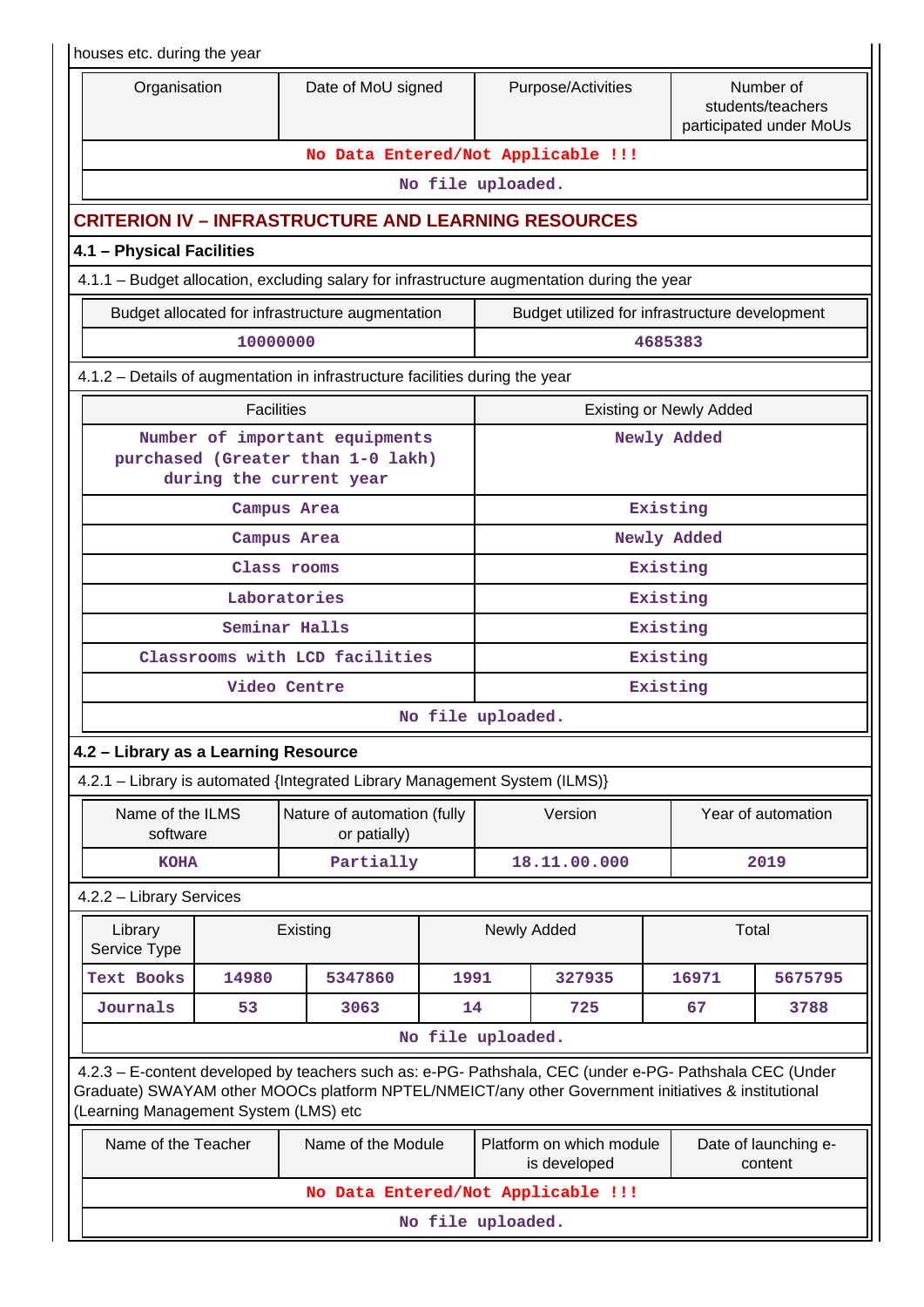| 4.3 - IT Infrastructure                                                                                                                                                                                                                                                  |                                                                                                                                                                                                                                                                                                                                                                                                                                                                                                                                                                                                                                                                                                                                                                                              |                 |                                                                  |                            |                                         |                                           |                 |                                                                |               |  |  |  |
|--------------------------------------------------------------------------------------------------------------------------------------------------------------------------------------------------------------------------------------------------------------------------|----------------------------------------------------------------------------------------------------------------------------------------------------------------------------------------------------------------------------------------------------------------------------------------------------------------------------------------------------------------------------------------------------------------------------------------------------------------------------------------------------------------------------------------------------------------------------------------------------------------------------------------------------------------------------------------------------------------------------------------------------------------------------------------------|-----------------|------------------------------------------------------------------|----------------------------|-----------------------------------------|-------------------------------------------|-----------------|----------------------------------------------------------------|---------------|--|--|--|
| 4.3.1 - Technology Upgradation (overall)                                                                                                                                                                                                                                 |                                                                                                                                                                                                                                                                                                                                                                                                                                                                                                                                                                                                                                                                                                                                                                                              |                 |                                                                  |                            |                                         |                                           |                 |                                                                |               |  |  |  |
| <b>Type</b>                                                                                                                                                                                                                                                              | <b>Total Co</b><br>mputers                                                                                                                                                                                                                                                                                                                                                                                                                                                                                                                                                                                                                                                                                                                                                                   | Computer<br>Lab | Internet                                                         | <b>Browsing</b><br>centers | Computer<br>Centers                     | Office                                    | Departme<br>nts | Available<br><b>Bandwidt</b><br>h (MBPS/<br>GBPS)              | <b>Others</b> |  |  |  |
| Existin<br>g                                                                                                                                                                                                                                                             | 3                                                                                                                                                                                                                                                                                                                                                                                                                                                                                                                                                                                                                                                                                                                                                                                            | $\mathbf 0$     | 3                                                                | 4                          | 1                                       | 3                                         | 1               | 10                                                             | $\mathbf 0$   |  |  |  |
| Added                                                                                                                                                                                                                                                                    | $\overline{\mathbf{2}}$                                                                                                                                                                                                                                                                                                                                                                                                                                                                                                                                                                                                                                                                                                                                                                      | $\mathbf 0$     | $\mathbf 0$                                                      | $\mathbf 0$                | $\mathbf 0$                             | $\mathbf 0$                               | $\mathbf 0$     | $\mathbf 0$                                                    | $\mathbf 0$   |  |  |  |
| Total                                                                                                                                                                                                                                                                    | 5                                                                                                                                                                                                                                                                                                                                                                                                                                                                                                                                                                                                                                                                                                                                                                                            | $\mathbf 0$     | 3                                                                | $\overline{\mathbf{4}}$    | 1                                       | 3                                         | 1               | 10                                                             | 0             |  |  |  |
| 4.3.2 - Bandwidth available of internet connection in the Institution (Leased line)                                                                                                                                                                                      |                                                                                                                                                                                                                                                                                                                                                                                                                                                                                                                                                                                                                                                                                                                                                                                              |                 |                                                                  |                            |                                         |                                           |                 |                                                                |               |  |  |  |
| 1.8 MBPS/ GBPS                                                                                                                                                                                                                                                           |                                                                                                                                                                                                                                                                                                                                                                                                                                                                                                                                                                                                                                                                                                                                                                                              |                 |                                                                  |                            |                                         |                                           |                 |                                                                |               |  |  |  |
| 4.3.3 - Facility for e-content                                                                                                                                                                                                                                           |                                                                                                                                                                                                                                                                                                                                                                                                                                                                                                                                                                                                                                                                                                                                                                                              |                 |                                                                  |                            |                                         |                                           |                 |                                                                |               |  |  |  |
| Name of the e-content development facility<br>Provide the link of the videos and media centre and<br>recording facility                                                                                                                                                  |                                                                                                                                                                                                                                                                                                                                                                                                                                                                                                                                                                                                                                                                                                                                                                                              |                 |                                                                  |                            |                                         |                                           |                 |                                                                |               |  |  |  |
|                                                                                                                                                                                                                                                                          |                                                                                                                                                                                                                                                                                                                                                                                                                                                                                                                                                                                                                                                                                                                                                                                              |                 |                                                                  |                            | No Data Entered/Not Applicable !!!      |                                           |                 |                                                                |               |  |  |  |
| 4.4 - Maintenance of Campus Infrastructure                                                                                                                                                                                                                               |                                                                                                                                                                                                                                                                                                                                                                                                                                                                                                                                                                                                                                                                                                                                                                                              |                 |                                                                  |                            |                                         |                                           |                 |                                                                |               |  |  |  |
| 4.4.1 - Expenditure incurred on maintenance of physical facilities and academic support facilities, excluding salary<br>component, during the year                                                                                                                       |                                                                                                                                                                                                                                                                                                                                                                                                                                                                                                                                                                                                                                                                                                                                                                                              |                 |                                                                  |                            |                                         |                                           |                 |                                                                |               |  |  |  |
|                                                                                                                                                                                                                                                                          | Assigned Budget on<br>academic facilities                                                                                                                                                                                                                                                                                                                                                                                                                                                                                                                                                                                                                                                                                                                                                    |                 | Expenditure incurred on<br>maintenance of academic<br>facilities |                            |                                         | Assigned budget on<br>physical facilities |                 | Expenditure incurredon<br>maintenance of physical<br>facilites |               |  |  |  |
|                                                                                                                                                                                                                                                                          | 10000000                                                                                                                                                                                                                                                                                                                                                                                                                                                                                                                                                                                                                                                                                                                                                                                     |                 | 4685383                                                          |                            |                                         | 10000000                                  |                 | 4685383                                                        |               |  |  |  |
| 4.4.2 - Procedures and policies for maintaining and utilizing physical, academic and support facilities - laboratory,<br>library, sports complex, computers, classrooms etc. (maximum 500 words) (information to be available in<br>institutional Website, provide link) |                                                                                                                                                                                                                                                                                                                                                                                                                                                                                                                                                                                                                                                                                                                                                                                              |                 |                                                                  |                            |                                         |                                           |                 |                                                                |               |  |  |  |
|                                                                                                                                                                                                                                                                          | College compound with own boundary, Bio-metric attendace, Well-Furnished<br>Classroom, Virtual Classroom, Drinking water Sanitation facility, Hostel<br>facility, Laboratory, Library, Computer and WiFi facility, Indoor game facility<br>etc. Upgradation of the computer systems is generally done on annual basis. To<br>fulfill the emergency demands, individual system upgradation is carried out<br>keeping in mind the need for update, deployment and maintenance of the<br>computers in the institution. College Website, maintenance of computers and<br>accessories are done by Techno Developers Group and Services, Siliguri through<br>renewable Annual Maintenance Contracts. Hardware and Software maintenance of<br>computer and accessories are done by local expertise. |                 |                                                                  |                            |                                         |                                           |                 |                                                                |               |  |  |  |
|                                                                                                                                                                                                                                                                          |                                                                                                                                                                                                                                                                                                                                                                                                                                                                                                                                                                                                                                                                                                                                                                                              |                 |                                                                  |                            | http://srbtcdarjeeling.com/facility.php |                                           |                 |                                                                |               |  |  |  |
| <b>CRITERION V - STUDENT SUPPORT AND PROGRESSION</b>                                                                                                                                                                                                                     |                                                                                                                                                                                                                                                                                                                                                                                                                                                                                                                                                                                                                                                                                                                                                                                              |                 |                                                                  |                            |                                         |                                           |                 |                                                                |               |  |  |  |
| 5.1 – Student Support                                                                                                                                                                                                                                                    |                                                                                                                                                                                                                                                                                                                                                                                                                                                                                                                                                                                                                                                                                                                                                                                              |                 |                                                                  |                            |                                         |                                           |                 |                                                                |               |  |  |  |
| 5.1.1 - Scholarships and Financial Support                                                                                                                                                                                                                               |                                                                                                                                                                                                                                                                                                                                                                                                                                                                                                                                                                                                                                                                                                                                                                                              |                 |                                                                  |                            |                                         |                                           |                 |                                                                |               |  |  |  |
|                                                                                                                                                                                                                                                                          |                                                                                                                                                                                                                                                                                                                                                                                                                                                                                                                                                                                                                                                                                                                                                                                              |                 | Name/Title of the scheme                                         |                            |                                         | Number of students                        |                 | Amount in Rupees                                               |               |  |  |  |
|                                                                                                                                                                                                                                                                          | Financial Support<br>from institution                                                                                                                                                                                                                                                                                                                                                                                                                                                                                                                                                                                                                                                                                                                                                        |                 | <b>NA</b>                                                        |                            |                                         | $\mathbf 0$                               |                 | $\mathbf{0}$                                                   |               |  |  |  |
|                                                                                                                                                                                                                                                                          | Financial Support<br>from Other Sources                                                                                                                                                                                                                                                                                                                                                                                                                                                                                                                                                                                                                                                                                                                                                      |                 |                                                                  |                            |                                         |                                           |                 |                                                                |               |  |  |  |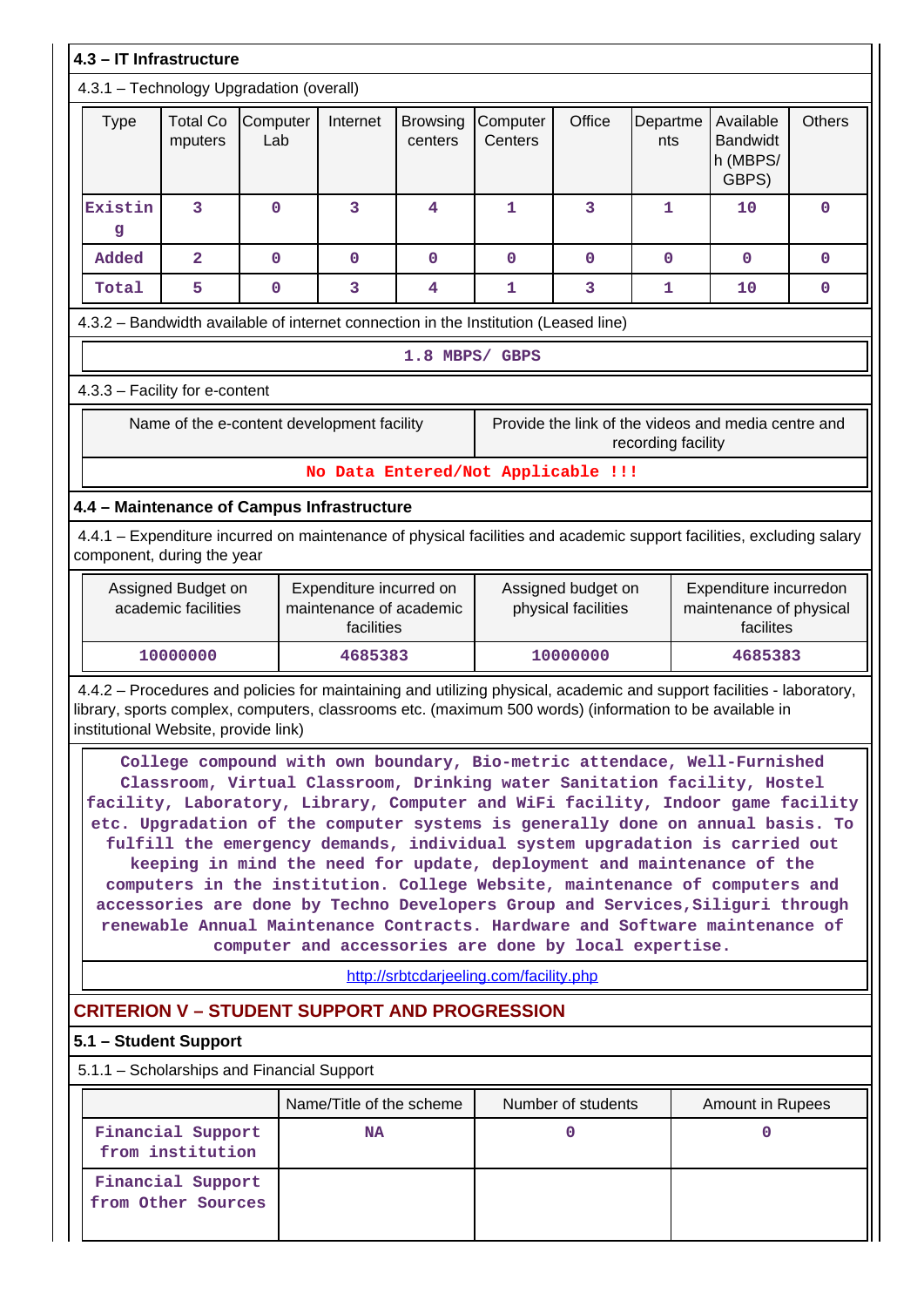| a) National                                         |                                                             | <b>NA</b>   |                                                                      | 0                                                                                                                                                                                                               |                                                              | 0         |                                     |  |
|-----------------------------------------------------|-------------------------------------------------------------|-------------|----------------------------------------------------------------------|-----------------------------------------------------------------------------------------------------------------------------------------------------------------------------------------------------------------|--------------------------------------------------------------|-----------|-------------------------------------|--|
| b) International                                    |                                                             |             | <b>NA</b>                                                            | $\mathbf 0$                                                                                                                                                                                                     |                                                              |           | 0                                   |  |
|                                                     |                                                             |             |                                                                      | No file uploaded.                                                                                                                                                                                               |                                                              |           |                                     |  |
|                                                     |                                                             |             |                                                                      | 5.1.2 - Number of capability enhancement and development schemes such as Soft skill development, Remedial<br>coaching, Language lab, Bridge courses, Yoga, Meditation, Personal Counselling and Mentoring etc., |                                                              |           |                                     |  |
| Name of the capability<br>enhancement scheme        |                                                             |             | Date of implemetation                                                | Number of students<br>enrolled                                                                                                                                                                                  |                                                              |           | Agencies involved                   |  |
| Calligraphy and<br>Cursive Writing                  |                                                             |             | 04/11/2019                                                           | 50                                                                                                                                                                                                              |                                                              |           | <b>SRBT College</b>                 |  |
| Ability in Visual<br>Art                            |                                                             |             | 01/08/2018                                                           | 50                                                                                                                                                                                                              |                                                              |           | <b>SRBT College</b>                 |  |
| Remedial Coaching                                   |                                                             |             | 02/04/2018                                                           | 50                                                                                                                                                                                                              |                                                              |           | <b>SRBT College</b>                 |  |
| No file uploaded.                                   |                                                             |             |                                                                      |                                                                                                                                                                                                                 |                                                              |           |                                     |  |
| institution during the year                         |                                                             |             |                                                                      | 5.1.3 - Students benefited by guidance for competitive examinations and career counselling offered by the                                                                                                       |                                                              |           |                                     |  |
| Year<br>scheme                                      |                                                             | Name of the | Number of<br>benefited<br>students for<br>competitive<br>examination | Number of<br>benefited<br>students by<br>career<br>counseling<br>activities                                                                                                                                     | Number of<br>students who<br>have passedin<br>the comp. exam |           | Number of<br>studentsp placed       |  |
|                                                     |                                                             |             |                                                                      |                                                                                                                                                                                                                 |                                                              |           |                                     |  |
|                                                     |                                                             |             |                                                                      | No Data Entered/Not Applicable !!!                                                                                                                                                                              |                                                              |           |                                     |  |
|                                                     |                                                             |             |                                                                      | No file uploaded.                                                                                                                                                                                               |                                                              |           |                                     |  |
| harassment and ragging cases during the year        |                                                             |             |                                                                      | 5.1.4 – Institutional mechanism for transparency, timely redressal of student grievances, Prevention of sexual                                                                                                  |                                                              |           |                                     |  |
| Total grievances received                           |                                                             |             |                                                                      | Number of grievances redressed                                                                                                                                                                                  |                                                              | redressal |                                     |  |
|                                                     |                                                             |             |                                                                      | No Data Entered/Not Applicable !!!                                                                                                                                                                              |                                                              |           |                                     |  |
| 5.2 - Student Progression                           |                                                             |             |                                                                      |                                                                                                                                                                                                                 |                                                              |           |                                     |  |
|                                                     |                                                             |             |                                                                      |                                                                                                                                                                                                                 |                                                              |           |                                     |  |
| 5.2.1 - Details of campus placement during the year | On campus                                                   |             |                                                                      |                                                                                                                                                                                                                 | Off campus                                                   |           | Avg. number of days for grievance   |  |
| Nameof<br>organizations<br>visited                  | Number of<br>students<br>participated                       |             | Number of<br>stduents placed                                         | Nameof<br>organizations<br>visited                                                                                                                                                                              | Number of<br>students<br>participated                        |           | Number of<br>stduents placed        |  |
|                                                     |                                                             |             |                                                                      | No Data Entered/Not Applicable !!!                                                                                                                                                                              |                                                              |           |                                     |  |
|                                                     |                                                             |             |                                                                      | No file uploaded.                                                                                                                                                                                               |                                                              |           |                                     |  |
|                                                     |                                                             |             |                                                                      | 5.2.2 - Student progression to higher education in percentage during the year                                                                                                                                   |                                                              |           |                                     |  |
| Year                                                | Number of<br>students<br>enrolling into<br>higher education |             | Programme<br>graduated from                                          | Depratment<br>graduated from                                                                                                                                                                                    | Name of<br>institution joined                                |           | Name of<br>programme<br>admitted to |  |
| 2018                                                | 1                                                           |             | B.Ed.                                                                | English                                                                                                                                                                                                         | Raiganj<br>University                                        |           | Ph.D                                |  |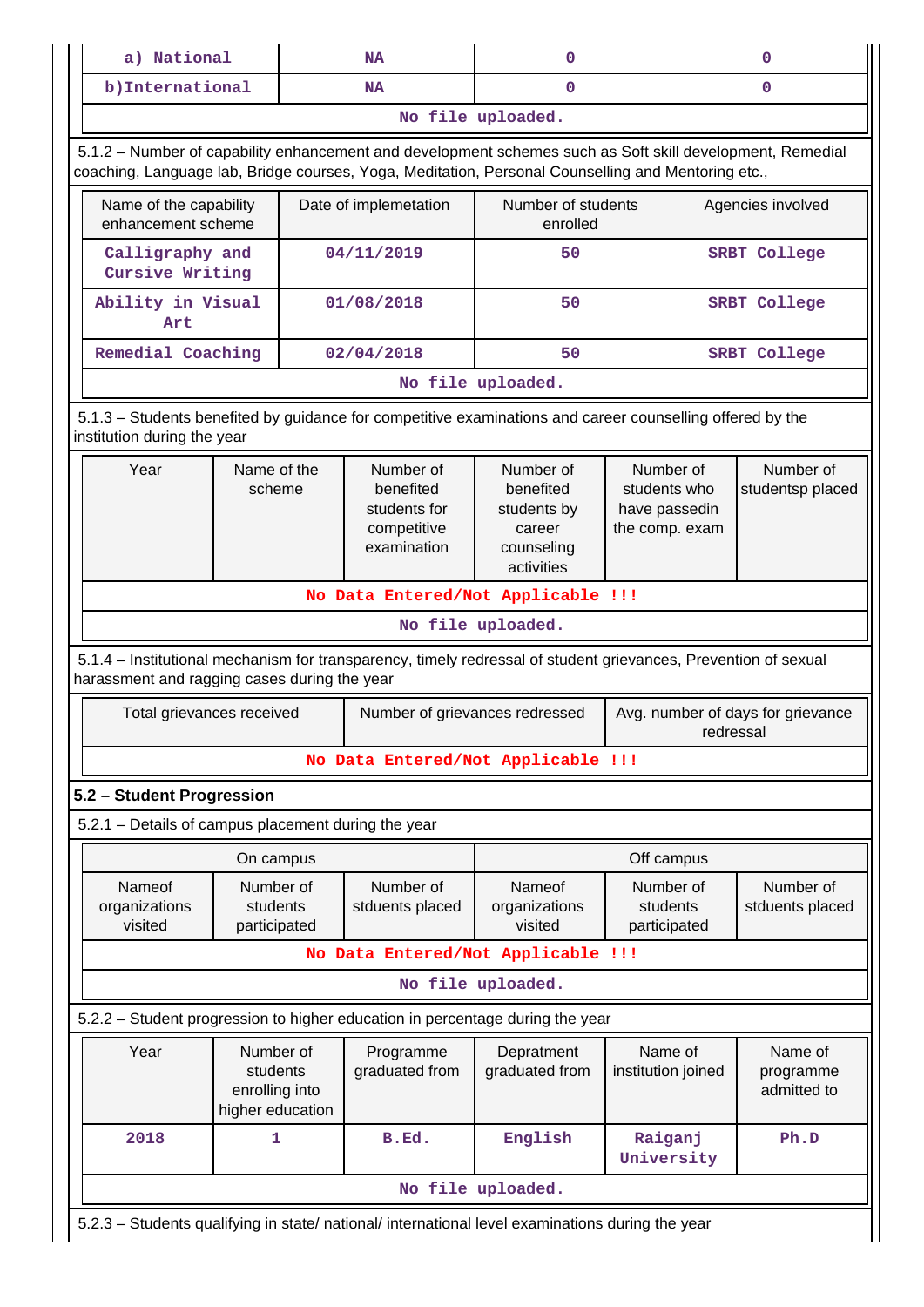|                                                                                                                                                                                                                                                                                                                                                                                                                                                                                                                                                                                                                                                                                                                                                                                                                                                                                                                                    |                                                                                                                                                                                |  |                                                                |                   | (eg:NET/SET/SLET/GATE/GMAT/CAT/GRE/TOFEL/Civil Services/State Government Services) |  |                      |                        |  |  |  |
|------------------------------------------------------------------------------------------------------------------------------------------------------------------------------------------------------------------------------------------------------------------------------------------------------------------------------------------------------------------------------------------------------------------------------------------------------------------------------------------------------------------------------------------------------------------------------------------------------------------------------------------------------------------------------------------------------------------------------------------------------------------------------------------------------------------------------------------------------------------------------------------------------------------------------------|--------------------------------------------------------------------------------------------------------------------------------------------------------------------------------|--|----------------------------------------------------------------|-------------------|------------------------------------------------------------------------------------|--|----------------------|------------------------|--|--|--|
|                                                                                                                                                                                                                                                                                                                                                                                                                                                                                                                                                                                                                                                                                                                                                                                                                                                                                                                                    | <b>Items</b>                                                                                                                                                                   |  |                                                                |                   | Number of students selected/ qualifying                                            |  |                      |                        |  |  |  |
|                                                                                                                                                                                                                                                                                                                                                                                                                                                                                                                                                                                                                                                                                                                                                                                                                                                                                                                                    | NET                                                                                                                                                                            |  |                                                                |                   |                                                                                    |  |                      | 5                      |  |  |  |
|                                                                                                                                                                                                                                                                                                                                                                                                                                                                                                                                                                                                                                                                                                                                                                                                                                                                                                                                    | Any Other                                                                                                                                                                      |  |                                                                |                   |                                                                                    |  |                      | 10                     |  |  |  |
|                                                                                                                                                                                                                                                                                                                                                                                                                                                                                                                                                                                                                                                                                                                                                                                                                                                                                                                                    | Any Other                                                                                                                                                                      |  |                                                                |                   | 3                                                                                  |  |                      |                        |  |  |  |
|                                                                                                                                                                                                                                                                                                                                                                                                                                                                                                                                                                                                                                                                                                                                                                                                                                                                                                                                    |                                                                                                                                                                                |  |                                                                |                   | No file uploaded.                                                                  |  |                      |                        |  |  |  |
|                                                                                                                                                                                                                                                                                                                                                                                                                                                                                                                                                                                                                                                                                                                                                                                                                                                                                                                                    | 5.2.4 – Sports and cultural activities / competitions organised at the institution level during the year                                                                       |  |                                                                |                   |                                                                                    |  |                      |                        |  |  |  |
|                                                                                                                                                                                                                                                                                                                                                                                                                                                                                                                                                                                                                                                                                                                                                                                                                                                                                                                                    | Activity                                                                                                                                                                       |  |                                                                |                   |                                                                                    |  |                      | Number of Participants |  |  |  |
|                                                                                                                                                                                                                                                                                                                                                                                                                                                                                                                                                                                                                                                                                                                                                                                                                                                                                                                                    | Table Tennis, Carrom                                                                                                                                                           |  |                                                                | College level     |                                                                                    |  |                      | 10                     |  |  |  |
|                                                                                                                                                                                                                                                                                                                                                                                                                                                                                                                                                                                                                                                                                                                                                                                                                                                                                                                                    | Inter semester drama<br>competition                                                                                                                                            |  |                                                                | College level     |                                                                                    |  |                      | 50                     |  |  |  |
|                                                                                                                                                                                                                                                                                                                                                                                                                                                                                                                                                                                                                                                                                                                                                                                                                                                                                                                                    | Inauguration of College<br>Annual Magazine                                                                                                                                     |  |                                                                | College level     |                                                                                    |  |                      | 100                    |  |  |  |
|                                                                                                                                                                                                                                                                                                                                                                                                                                                                                                                                                                                                                                                                                                                                                                                                                                                                                                                                    | College Foundation Day<br>(13th November)                                                                                                                                      |  |                                                                | College level     |                                                                                    |  |                      | 100                    |  |  |  |
|                                                                                                                                                                                                                                                                                                                                                                                                                                                                                                                                                                                                                                                                                                                                                                                                                                                                                                                                    | Teachers' Day                                                                                                                                                                  |  |                                                                | College level     |                                                                                    |  |                      | 100                    |  |  |  |
|                                                                                                                                                                                                                                                                                                                                                                                                                                                                                                                                                                                                                                                                                                                                                                                                                                                                                                                                    | Bhanu, Rabindra and<br>TulsiJayanti                                                                                                                                            |  |                                                                | College level     |                                                                                    |  |                      | 100                    |  |  |  |
|                                                                                                                                                                                                                                                                                                                                                                                                                                                                                                                                                                                                                                                                                                                                                                                                                                                                                                                                    | Farewell Programme                                                                                                                                                             |  |                                                                | College level     |                                                                                    |  |                      | 100                    |  |  |  |
|                                                                                                                                                                                                                                                                                                                                                                                                                                                                                                                                                                                                                                                                                                                                                                                                                                                                                                                                    | Freshers' Welcome                                                                                                                                                              |  |                                                                | College level     |                                                                                    |  | 50                   |                        |  |  |  |
|                                                                                                                                                                                                                                                                                                                                                                                                                                                                                                                                                                                                                                                                                                                                                                                                                                                                                                                                    |                                                                                                                                                                                |  |                                                                | No file uploaded. |                                                                                    |  |                      |                        |  |  |  |
|                                                                                                                                                                                                                                                                                                                                                                                                                                                                                                                                                                                                                                                                                                                                                                                                                                                                                                                                    | 5.3 - Student Participation and Activities                                                                                                                                     |  |                                                                |                   |                                                                                    |  |                      |                        |  |  |  |
|                                                                                                                                                                                                                                                                                                                                                                                                                                                                                                                                                                                                                                                                                                                                                                                                                                                                                                                                    | 5.3.1 – Number of awards/medals for outstanding performance in sports/cultural activities at national/international<br>level (award for a team event should be counted as one) |  |                                                                |                   |                                                                                    |  |                      |                        |  |  |  |
| Year                                                                                                                                                                                                                                                                                                                                                                                                                                                                                                                                                                                                                                                                                                                                                                                                                                                                                                                               | Name of the<br>award/medal                                                                                                                                                     |  | Number of<br>National/<br>Internaional<br>awards for<br>Sports |                   | Number of<br>awards for<br>Cultural                                                |  | Student ID<br>number | Name of the<br>student |  |  |  |
|                                                                                                                                                                                                                                                                                                                                                                                                                                                                                                                                                                                                                                                                                                                                                                                                                                                                                                                                    |                                                                                                                                                                                |  | No Data Entered/Not Applicable !!!                             |                   |                                                                                    |  |                      |                        |  |  |  |
|                                                                                                                                                                                                                                                                                                                                                                                                                                                                                                                                                                                                                                                                                                                                                                                                                                                                                                                                    |                                                                                                                                                                                |  |                                                                | No file uploaded. |                                                                                    |  |                      |                        |  |  |  |
|                                                                                                                                                                                                                                                                                                                                                                                                                                                                                                                                                                                                                                                                                                                                                                                                                                                                                                                                    | 5.3.2 - Activity of Student Council & representation of students on academic & administrative bodies/committees of                                                             |  |                                                                |                   |                                                                                    |  |                      |                        |  |  |  |
| the institution (maximum 500 words)<br>The Class Representatives of both the semesters are members of Government Body.<br>The Student Council is very active and responsible for all student activities<br>throughout the year. They also act as the liaison between the Principal,<br>faculty and the student body as a whole. A few selected members of Student<br>committee are also members of the ICC. They sit in at meetings and their<br>suggestion are given due consideration. The CRs'meet the Principal daily for 30<br>minutes to consider, evaluate, plan and conduct student and Society activities<br>in college. The honorable Principal of our College along with the CR's and<br>student members' suggestion presents the annual report of the college on<br>Foundation day. The GB members along with Principal, Faculty, and Student<br>members discuss and dialogue all activities related with the college. |                                                                                                                                                                                |  |                                                                |                   |                                                                                    |  |                      |                        |  |  |  |
| 5.4 - Alumni Engagement                                                                                                                                                                                                                                                                                                                                                                                                                                                                                                                                                                                                                                                                                                                                                                                                                                                                                                            |                                                                                                                                                                                |  |                                                                |                   |                                                                                    |  |                      |                        |  |  |  |
|                                                                                                                                                                                                                                                                                                                                                                                                                                                                                                                                                                                                                                                                                                                                                                                                                                                                                                                                    | 5.4.1 - Whether the institution has registered Alumni Association?                                                                                                             |  |                                                                |                   |                                                                                    |  |                      |                        |  |  |  |
| <b>No</b>                                                                                                                                                                                                                                                                                                                                                                                                                                                                                                                                                                                                                                                                                                                                                                                                                                                                                                                          |                                                                                                                                                                                |  |                                                                |                   |                                                                                    |  |                      |                        |  |  |  |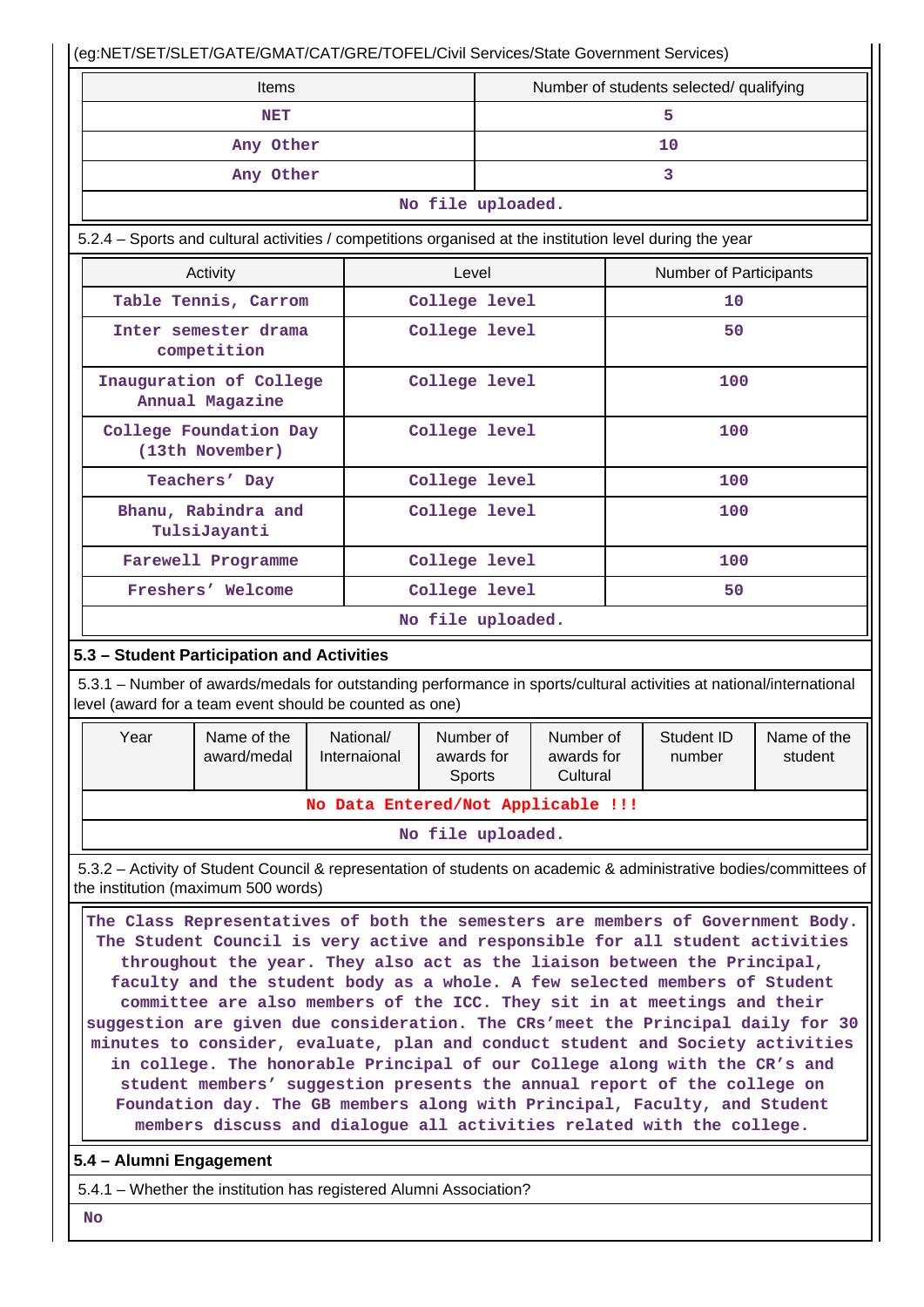5.4.2 – No. of enrolled Alumni:

**238**

5.4.3 – Alumni contribution during the year (in Rupees) :

**0**

5.4.4 – Meetings/activities organized by Alumni Association :

 **Meetings of the alumni were conducted during the course of the year. Annual General Meeting for members was conducted on 20.04.2018 and present students also participated in the meeting. At the College Foundation Day held on 13th November, 2018, students of yester year joined in and reminisced on their college days. The Alumni association of the college actively participated in the NAAC visit of the college on 13the November 2017. The college benefitted academically.**

#### **CRITERION VI – GOVERNANCE, LEADERSHIP AND MANAGEMENT**

#### **6.1 – Institutional Vision and Leadership**

 6.1.1 – Mention two practices of decentralization and participative management during the last year (maximum 500 words)

 **The Admission Committee counsels prospective candidates for admission before the Application Forms for admission are released The Admissions Committee (for admissions) involves all members of the staff who co-operate and work at different levels. They also sit in at interface meetings and meet parents and students prior to admission. Finance Committee (for financial planning and implementation) involves the participation of teachers and non-teaching staff. Every grant to the college is discussed in this committee. Budgets for the college at the beginning of the academic year also form part of the discussions. The Library committee prepares and plans for the book budget with individual departments. There is a College Development Committee with members from faculty, architects, engineers, contractors and office staff to assist with the planning and execution of extension of the college and planning for infrastructure associated with thenew wing.**

6.1.2 – Does the institution have a Management Information System (MIS)?

#### **Partial**

#### **6.2 – Strategy Development and Deployment**

6.2.1 – Quality improvement strategies adopted by the institution for each of the following (with in 100 words each):

| <b>Strategy Type</b>                                          | Details                                                                                                                                                                                                                                                                  |  |  |  |
|---------------------------------------------------------------|--------------------------------------------------------------------------------------------------------------------------------------------------------------------------------------------------------------------------------------------------------------------------|--|--|--|
| Human Resource Management                                     | An annual staff development seminar was<br>conducted for all the teaching staff.<br>Student's Day was organized for their<br>motivation.                                                                                                                                 |  |  |  |
| Library, ICT and Physical<br>Infrastructure / Instrumentation | Vertical extension of library building<br>was created to make the library more<br>spacious for the students. Computers<br>were purchased to replace older<br>versions. A conference room was<br>furnished. A toilet for persons with<br>disability was also constructed. |  |  |  |
| Research and Development                                      | The Research Cell holds regular                                                                                                                                                                                                                                          |  |  |  |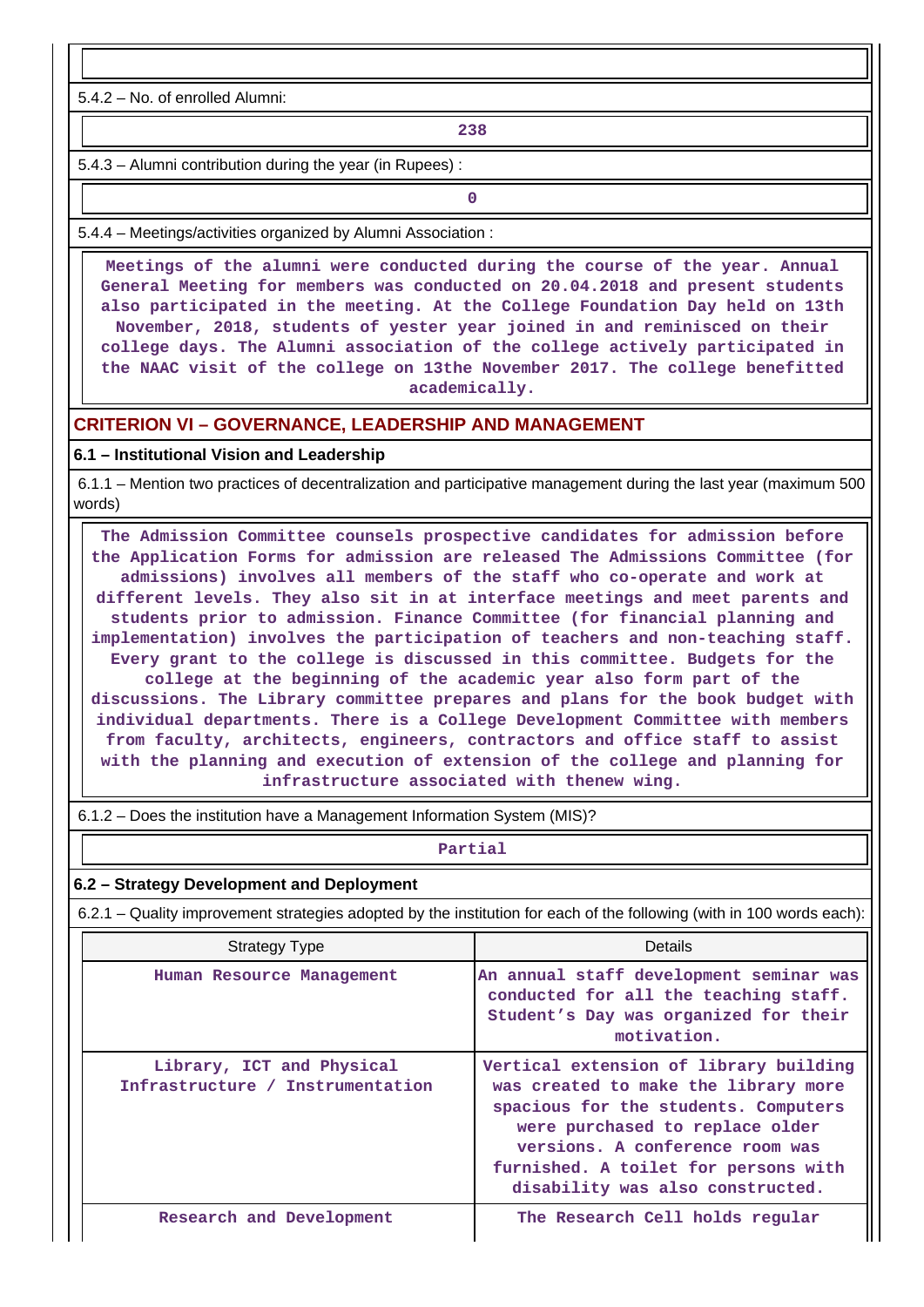|                            | meetings and programmes and<br>presentations to broaden the academic<br>perspectives.                                                                                                                                                                                                                                                                                                                                                                                                                                                                                                                            |
|----------------------------|------------------------------------------------------------------------------------------------------------------------------------------------------------------------------------------------------------------------------------------------------------------------------------------------------------------------------------------------------------------------------------------------------------------------------------------------------------------------------------------------------------------------------------------------------------------------------------------------------------------|
| Examination and Evaluation | All year round evaluation through class<br>tests, tutorials, student<br>seminars/presentations keeps the<br>students in touch with their subject.<br>It also enhances and helps students<br>grow in confidence for University<br>examinations. Results of University<br>examinations are published online and<br>marks for internal test/examination are<br>given on the notice board. The students<br>also receive a hard copy of the results<br>after signing them. Parent- teacher<br>meetings are conducted for students who<br>have low attendance and are those who<br>have not performed well in college. |
| Teaching and Learning      | Seminars, Debates, Group Discussion<br>regular use of ICT in classrooms<br>contributed to enhancement of Teaching-<br>Learning. A Virtual class room has been<br>furnished this benefits of the B.Ed.<br>students. The B.Ed students will go for<br>school internship to different schools<br>in an around Darjeeling town.                                                                                                                                                                                                                                                                                      |
| Curriculum Development     | Curriculum is set by the University.<br>Academic mentoring of students is done<br>by the teachers.                                                                                                                                                                                                                                                                                                                                                                                                                                                                                                               |

# 6.2.2 – Implementation of e-governance in areas of operations:

| E-governace area         | Details                                                                                                                                                                                                                                                                                                                                                                                                                                                                  |
|--------------------------|--------------------------------------------------------------------------------------------------------------------------------------------------------------------------------------------------------------------------------------------------------------------------------------------------------------------------------------------------------------------------------------------------------------------------------------------------------------------------|
| Planning and Development | There is a College Development<br>Committee with members from faculty, an<br>architect, an engineer, contractor,<br>teachers and office staff to assist<br>with the planning and execution of<br>extension of the college, planning for<br>infrastructure associated with the new<br>wing. The Finance Committee, comprising<br>teachers, non-teaching staff, discusses<br>financial matters regarding grants<br>received, needs of college so as to<br>plan and budget. |
| Administration           | MIS is in place. The website displays<br>notices before admission, and reports<br>of recent events written by students.<br>Most of the Accounts documentation is<br>digitally maintained, student<br>information likewise.                                                                                                                                                                                                                                               |
| Finance and Accounts     | Finance Committee (for financial<br>planning and implementation) involves<br>the participation of teachers and non-<br>teaching staff. Every grant to the<br>college is discussed in this committee.                                                                                                                                                                                                                                                                     |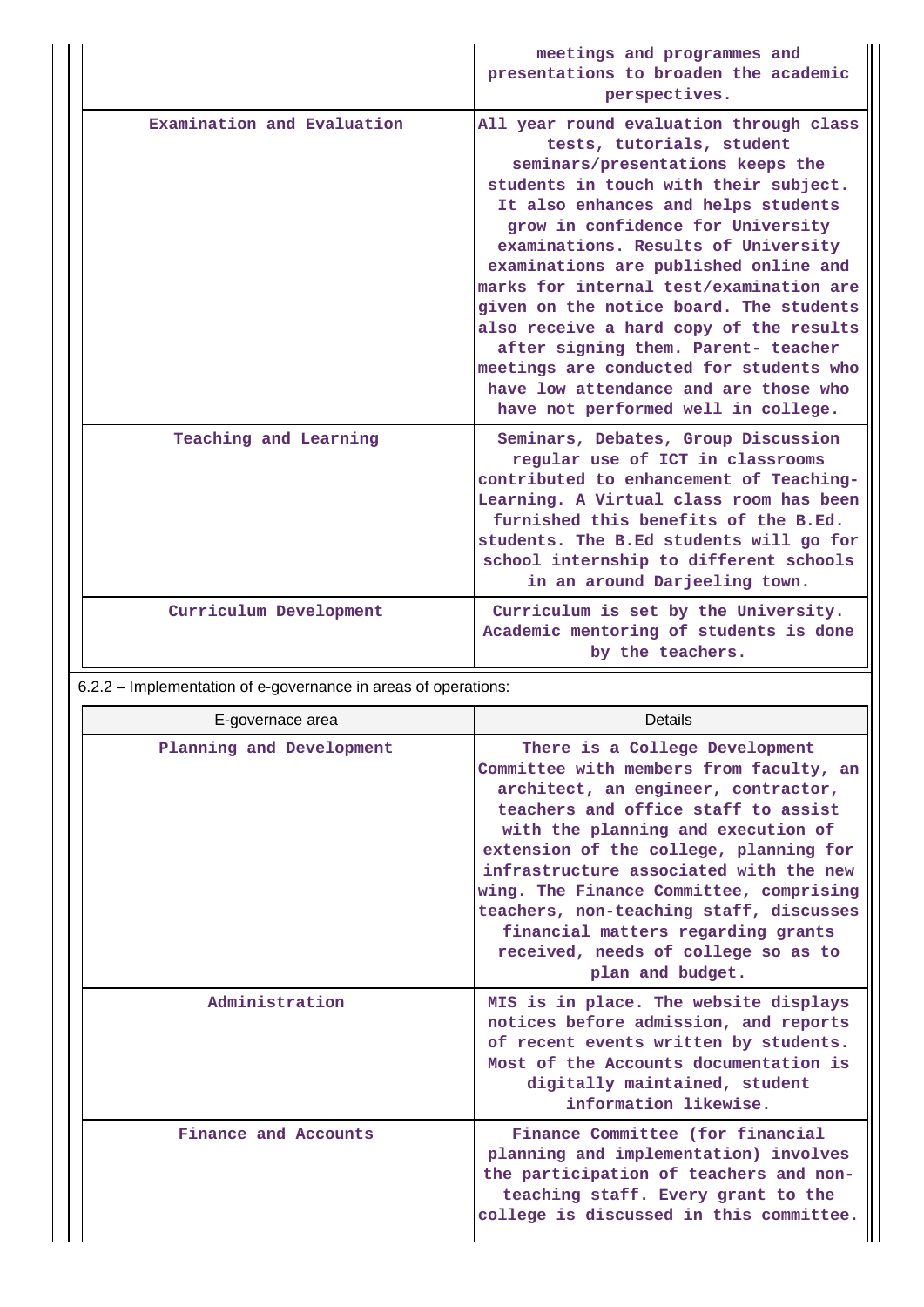|                                                                                                                                                                                            |                                                                                                |                                                                                             |                                                                                                   |                                         | Budgets for each college at the<br>beginning of the academic year also<br>form part of the discussions. The<br>Library committee prepares and plans<br>for the book budget with individual<br>departments.<br>The CR liaison between the students and |                                                                             |                                                  |                        |                                                                                                                                                                                                                  |
|--------------------------------------------------------------------------------------------------------------------------------------------------------------------------------------------|------------------------------------------------------------------------------------------------|---------------------------------------------------------------------------------------------|---------------------------------------------------------------------------------------------------|-----------------------------------------|-------------------------------------------------------------------------------------------------------------------------------------------------------------------------------------------------------------------------------------------------------|-----------------------------------------------------------------------------|--------------------------------------------------|------------------------|------------------------------------------------------------------------------------------------------------------------------------------------------------------------------------------------------------------|
|                                                                                                                                                                                            |                                                                                                |                                                                                             | Student Admission and Support                                                                     |                                         |                                                                                                                                                                                                                                                       | students for reference and study. A<br>too during bereavement of family     | members                                          |                        | the staff. Academic support is provided<br>to weak students. The Library welcomes<br>Book Bank is also available. In case of<br>serious illness, students are visited<br>in hospital by staff and companions. So |
| 6.3 - Faculty Empowerment Strategies                                                                                                                                                       |                                                                                                |                                                                                             |                                                                                                   |                                         |                                                                                                                                                                                                                                                       |                                                                             |                                                  |                        |                                                                                                                                                                                                                  |
| 6.3.1 - Teachers provided with financial support to attend conferences / workshops and towards membership fee<br>of professional bodies during the year                                    |                                                                                                |                                                                                             |                                                                                                   |                                         |                                                                                                                                                                                                                                                       |                                                                             |                                                  |                        |                                                                                                                                                                                                                  |
| Year                                                                                                                                                                                       |                                                                                                |                                                                                             | Name of Teacher                                                                                   | for which financial<br>support provided | Name of conference/<br>workshop attended                                                                                                                                                                                                              | Name of the<br>professional body for<br>which membership<br>fee is provided |                                                  |                        | Amount of support                                                                                                                                                                                                |
|                                                                                                                                                                                            |                                                                                                |                                                                                             | No Data Entered/Not Applicable !!!                                                                |                                         |                                                                                                                                                                                                                                                       |                                                                             |                                                  |                        |                                                                                                                                                                                                                  |
|                                                                                                                                                                                            |                                                                                                |                                                                                             |                                                                                                   |                                         | No file uploaded.                                                                                                                                                                                                                                     |                                                                             |                                                  |                        |                                                                                                                                                                                                                  |
| 6.3.2 - Number of professional development / administrative training programmes organized by the College for<br>teaching and non teaching staff during the year                            |                                                                                                |                                                                                             |                                                                                                   |                                         |                                                                                                                                                                                                                                                       |                                                                             |                                                  |                        |                                                                                                                                                                                                                  |
| Year                                                                                                                                                                                       |                                                                                                | Title of the<br>professional<br>development<br>programme<br>organised for<br>teaching staff | Title of the<br>administrative<br>training<br>programme<br>organised for<br>non-teaching<br>staff | From date                               |                                                                                                                                                                                                                                                       | To Date                                                                     | Number of<br>participants<br>(Teaching<br>staff) |                        | Number of<br>participants<br>(non-teaching<br>staff)                                                                                                                                                             |
|                                                                                                                                                                                            |                                                                                                |                                                                                             | No Data Entered/Not Applicable !!!                                                                |                                         |                                                                                                                                                                                                                                                       |                                                                             |                                                  |                        |                                                                                                                                                                                                                  |
|                                                                                                                                                                                            |                                                                                                |                                                                                             |                                                                                                   |                                         | No file uploaded.                                                                                                                                                                                                                                     |                                                                             |                                                  |                        |                                                                                                                                                                                                                  |
| 6.3.3 - No. of teachers attending professional development programmes, viz., Orientation Programme, Refresher<br>Course, Short Term Course, Faculty Development Programmes during the year |                                                                                                |                                                                                             |                                                                                                   |                                         |                                                                                                                                                                                                                                                       |                                                                             |                                                  |                        |                                                                                                                                                                                                                  |
|                                                                                                                                                                                            | Title of the<br>Number of teachers<br>professional<br>who attended<br>development<br>programme |                                                                                             |                                                                                                   |                                         | From Date                                                                                                                                                                                                                                             | To date                                                                     |                                                  | Duration               |                                                                                                                                                                                                                  |
|                                                                                                                                                                                            |                                                                                                |                                                                                             | No Data Entered/Not Applicable !!!                                                                |                                         |                                                                                                                                                                                                                                                       |                                                                             |                                                  |                        |                                                                                                                                                                                                                  |
|                                                                                                                                                                                            |                                                                                                |                                                                                             |                                                                                                   |                                         | No file uploaded.                                                                                                                                                                                                                                     |                                                                             |                                                  |                        |                                                                                                                                                                                                                  |
| 6.3.4 - Faculty and Staff recruitment (no. for permanent recruitment):                                                                                                                     |                                                                                                |                                                                                             |                                                                                                   |                                         |                                                                                                                                                                                                                                                       |                                                                             |                                                  |                        |                                                                                                                                                                                                                  |
| Permanent                                                                                                                                                                                  |                                                                                                | Teaching                                                                                    | <b>Full Time</b>                                                                                  |                                         |                                                                                                                                                                                                                                                       | Permanent                                                                   | Non-teaching                                     |                        |                                                                                                                                                                                                                  |
| 9                                                                                                                                                                                          |                                                                                                |                                                                                             | 9                                                                                                 |                                         |                                                                                                                                                                                                                                                       | 15                                                                          |                                                  | <b>Full Time</b><br>15 |                                                                                                                                                                                                                  |
| $6.3.5$ – Welfare schemes for                                                                                                                                                              |                                                                                                |                                                                                             |                                                                                                   |                                         |                                                                                                                                                                                                                                                       |                                                                             |                                                  |                        |                                                                                                                                                                                                                  |
|                                                                                                                                                                                            |                                                                                                |                                                                                             |                                                                                                   |                                         |                                                                                                                                                                                                                                                       |                                                                             |                                                  |                        |                                                                                                                                                                                                                  |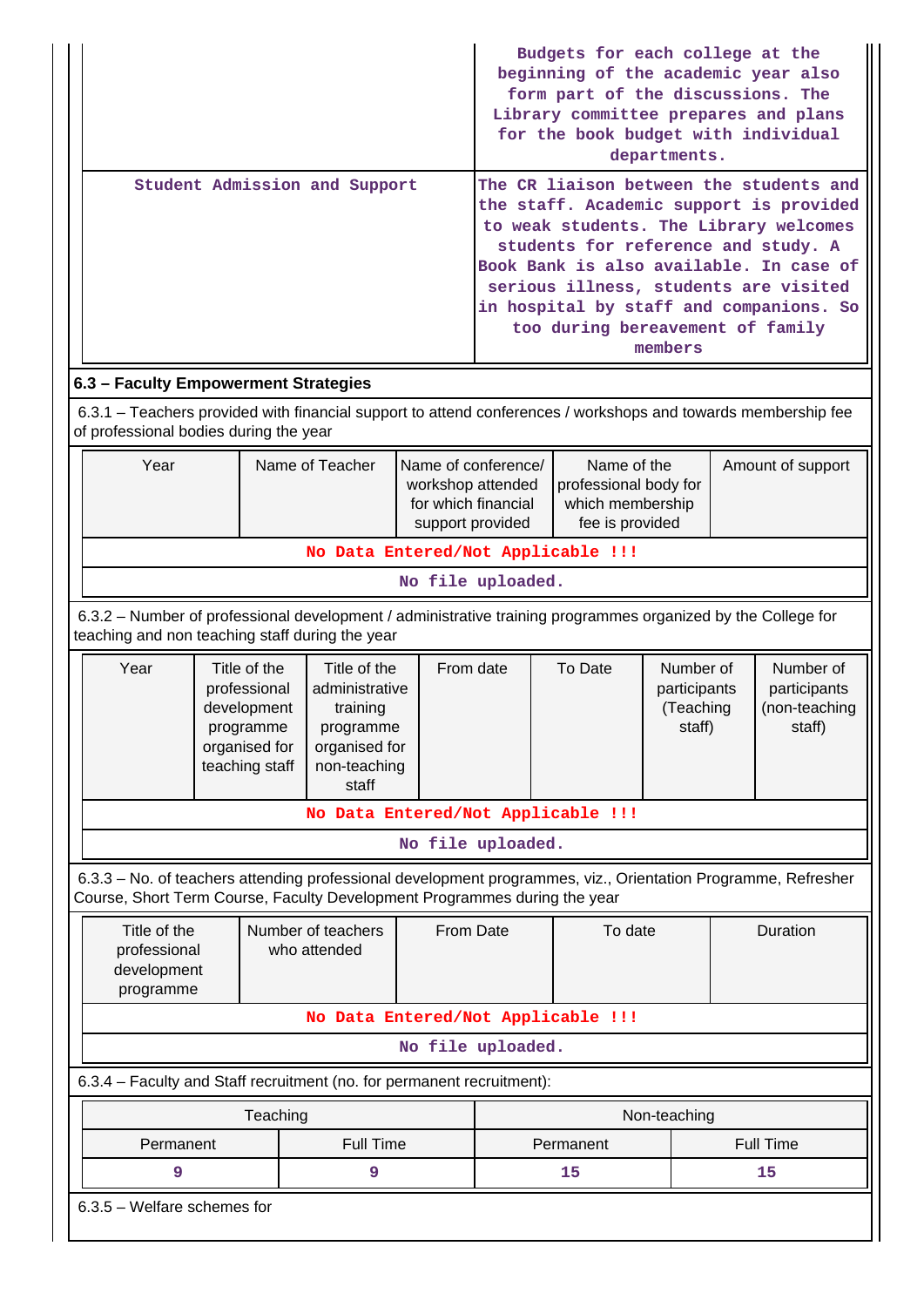| Teaching                                                                                                                                                     |                                    |                                                                     | Non-teaching<br><b>Students</b> |  |                    |                                                 |  |  |  |  |  |
|--------------------------------------------------------------------------------------------------------------------------------------------------------------|------------------------------------|---------------------------------------------------------------------|---------------------------------|--|--------------------|-------------------------------------------------|--|--|--|--|--|
|                                                                                                                                                              |                                    | No Data Entered/Not Applicable !!!                                  |                                 |  |                    |                                                 |  |  |  |  |  |
| 6.4 - Financial Management and Resource Mobilization                                                                                                         |                                    |                                                                     |                                 |  |                    |                                                 |  |  |  |  |  |
| 6.4.1 – Institution conducts internal and external financial audits regularly (with in 100 words each)                                                       |                                    |                                                                     |                                 |  |                    |                                                 |  |  |  |  |  |
| Both internal and external financial audits of the college is done annually.<br>Internal and external financial audits of the college is done by the by DPI, |                                    | Bikash Bhavan, Govt. of West Bengal.                                |                                 |  |                    |                                                 |  |  |  |  |  |
| 6.4.2 - Funds / Grants received from management, non-government bodies, individuals, philanthropies during the<br>year(not covered in Criterion III)         |                                    |                                                                     |                                 |  |                    |                                                 |  |  |  |  |  |
| Name of the non government<br>funding agencies /individuals                                                                                                  |                                    | Funds/ Grnats received in Rs.                                       |                                 |  |                    | Purpose                                         |  |  |  |  |  |
|                                                                                                                                                              | No Data Entered/Not Applicable !!! |                                                                     |                                 |  |                    |                                                 |  |  |  |  |  |
|                                                                                                                                                              |                                    |                                                                     | No file uploaded.               |  |                    |                                                 |  |  |  |  |  |
| 6.4.3 - Total corpus fund generated                                                                                                                          |                                    |                                                                     |                                 |  |                    |                                                 |  |  |  |  |  |
|                                                                                                                                                              |                                    | No Data Entered/Not Applicable !!!                                  |                                 |  |                    |                                                 |  |  |  |  |  |
| 6.5 - Internal Quality Assurance System                                                                                                                      |                                    |                                                                     |                                 |  |                    |                                                 |  |  |  |  |  |
| 6.5.1 - Whether Academic and Administrative Audit (AAA) has been done?                                                                                       |                                    |                                                                     |                                 |  |                    |                                                 |  |  |  |  |  |
| <b>Audit Type</b>                                                                                                                                            |                                    | External                                                            |                                 |  | Internal           |                                                 |  |  |  |  |  |
|                                                                                                                                                              | Yes/No                             | Agency                                                              |                                 |  | Yes/No             | Authority                                       |  |  |  |  |  |
| Academic                                                                                                                                                     | Yes                                | DPI, Bikash<br>Bhavan, Govt.<br>of West Bengal.                     | Yes                             |  |                    | DPI, Bikash<br>Bhavan, Govt.<br>of West Bengal. |  |  |  |  |  |
| Administrative                                                                                                                                               | Yes                                | DPI, Bikash<br>Bhavan, Govt.<br>of West Bengal.                     |                                 |  | Yes                | DPI, Bikash<br>Bhavan, Govt.<br>of West Bengal. |  |  |  |  |  |
| 6.5.2 – Activities and support from the Parent – Teacher Association (at least three)                                                                        |                                    |                                                                     |                                 |  |                    |                                                 |  |  |  |  |  |
| Parent-Teacher meetings held to assess the academic progress of students.                                                                                    |                                    | Parents contacted on a monthly basis regarding low attendance.      |                                 |  |                    |                                                 |  |  |  |  |  |
| 6.5.3 – Development programmes for support staff (at least three)                                                                                            |                                    |                                                                     |                                 |  |                    |                                                 |  |  |  |  |  |
|                                                                                                                                                              |                                    | Workshop on modalities of e-pension. RUSA meetings. PFMS Workshop.  |                                 |  |                    |                                                 |  |  |  |  |  |
| 6.5.4 – Post Accreditation initiative(s) (mention at least three)                                                                                            |                                    |                                                                     |                                 |  |                    |                                                 |  |  |  |  |  |
| Research committee established to foster academic research among staff and<br>students. Enhanced use of ICT by faculty in the teaching-learning process.     |                                    | Initiatives for a green campus, toilet for persons with disability. |                                 |  |                    |                                                 |  |  |  |  |  |
| 6.5.5 - Internal Quality Assurance System Details                                                                                                            |                                    |                                                                     |                                 |  |                    |                                                 |  |  |  |  |  |
| a) Submission of Data for AISHE portal                                                                                                                       |                                    |                                                                     |                                 |  | Yes                |                                                 |  |  |  |  |  |
|                                                                                                                                                              | b) Participation in NIRF           |                                                                     |                                 |  | No                 |                                                 |  |  |  |  |  |
|                                                                                                                                                              | c)ISO certification                |                                                                     |                                 |  | No                 |                                                 |  |  |  |  |  |
|                                                                                                                                                              | d)NBA or any other quality audit   |                                                                     |                                 |  | Yes                |                                                 |  |  |  |  |  |
| 6.5.6 – Number of Quality Initiatives undertaken during the year                                                                                             |                                    |                                                                     |                                 |  |                    |                                                 |  |  |  |  |  |
| Year                                                                                                                                                         | Name of quality                    | Date of                                                             | <b>Duration From</b>            |  | <b>Duration To</b> | Number of                                       |  |  |  |  |  |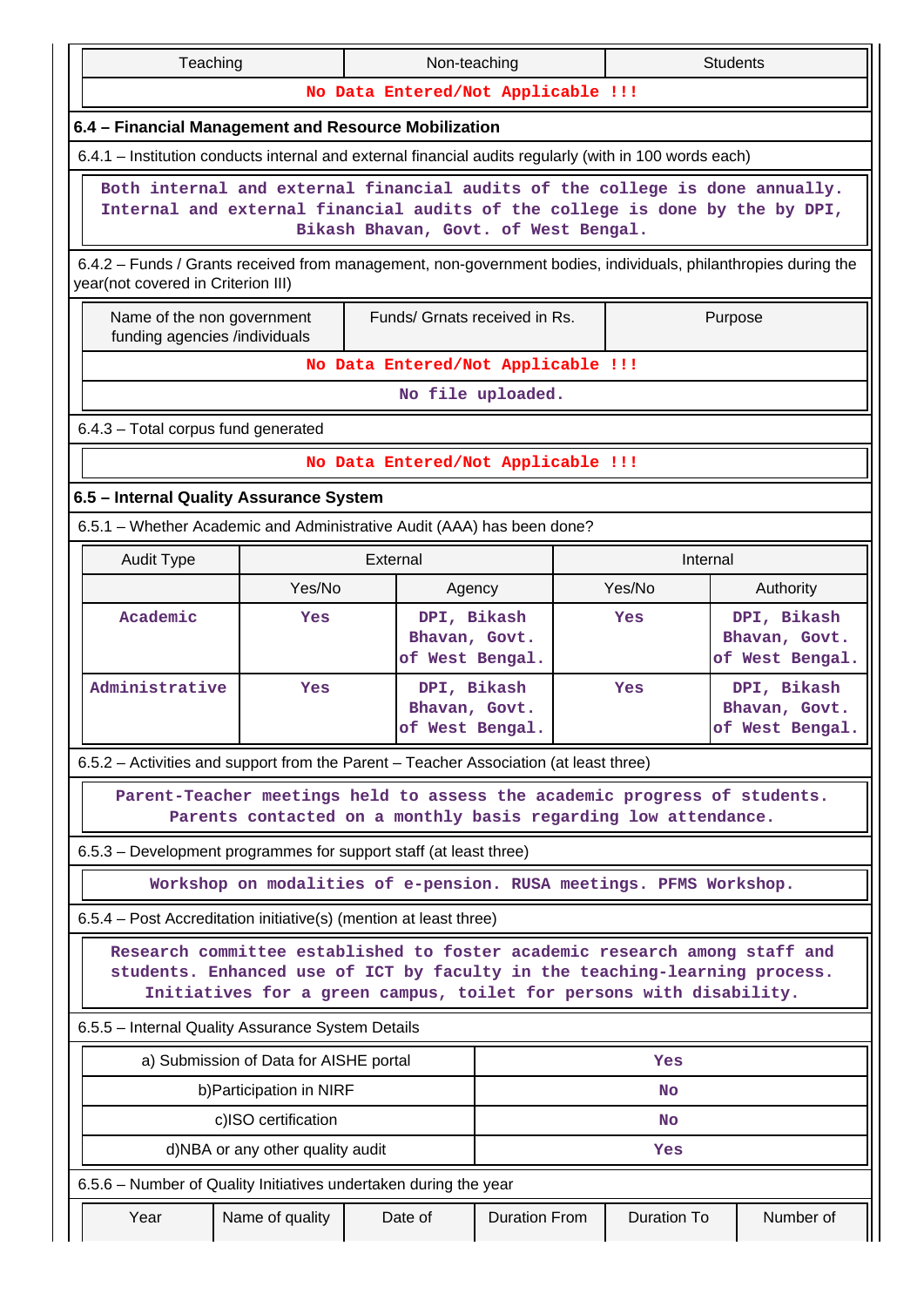|                                                                                                                                                                                                                                                                                                                   |                                                                                              | initiative by IQAC                  |                                                                                                   | conducting IQAC |                   |                        |                       |                            |      | participants                                        |  |  |  |
|-------------------------------------------------------------------------------------------------------------------------------------------------------------------------------------------------------------------------------------------------------------------------------------------------------------------|----------------------------------------------------------------------------------------------|-------------------------------------|---------------------------------------------------------------------------------------------------|-----------------|-------------------|------------------------|-----------------------|----------------------------|------|-----------------------------------------------------|--|--|--|
| 2018                                                                                                                                                                                                                                                                                                              |                                                                                              | Legal<br><b>Awareness</b><br>Course |                                                                                                   | 10/09/2018      | 10/09/2018        |                        | 10/09/2018            |                            |      | 100                                                 |  |  |  |
| 2019                                                                                                                                                                                                                                                                                                              | Public<br>Speaking<br>Course for<br>SC, ST and<br>Minority<br>students                       |                                     | 26/08/2019                                                                                        |                 | 26/08/2019        |                        | 30/08/2019            |                            |      | 27                                                  |  |  |  |
| No file uploaded.                                                                                                                                                                                                                                                                                                 |                                                                                              |                                     |                                                                                                   |                 |                   |                        |                       |                            |      |                                                     |  |  |  |
| <b>CRITERION VII - INSTITUTIONAL VALUES AND BEST PRACTICES</b>                                                                                                                                                                                                                                                    |                                                                                              |                                     |                                                                                                   |                 |                   |                        |                       |                            |      |                                                     |  |  |  |
| 7.1 - Institutional Values and Social Responsibilities                                                                                                                                                                                                                                                            |                                                                                              |                                     |                                                                                                   |                 |                   |                        |                       |                            |      |                                                     |  |  |  |
| 7.1.1 - Gender Equity (Number of gender equity promotion programmes organized by the institution during the<br>year)                                                                                                                                                                                              |                                                                                              |                                     |                                                                                                   |                 |                   |                        |                       |                            |      |                                                     |  |  |  |
| Title of the<br>programme                                                                                                                                                                                                                                                                                         | Period from                                                                                  |                                     |                                                                                                   | Period To       |                   | Number of Participants |                       |                            |      |                                                     |  |  |  |
|                                                                                                                                                                                                                                                                                                                   |                                                                                              |                                     |                                                                                                   |                 |                   | Female                 |                       |                            | Male |                                                     |  |  |  |
| Group<br>discussion on<br>International<br>Women's Day                                                                                                                                                                                                                                                            |                                                                                              | 08/03/2019                          |                                                                                                   | 08/03/2019      |                   | 76                     |                       |                            | 24   |                                                     |  |  |  |
| Seminar on<br>Literature and<br>Gender                                                                                                                                                                                                                                                                            |                                                                                              | 22/05/2019                          |                                                                                                   | 24/05/2019      |                   | 76                     |                       |                            | 24   |                                                     |  |  |  |
|                                                                                                                                                                                                                                                                                                                   | 7.1.2 - Environmental Consciousness and Sustainability/Alternate Energy initiatives such as: |                                     |                                                                                                   |                 |                   |                        |                       |                            |      |                                                     |  |  |  |
| Percentage of power requirement of the University met by the renewable energy sources<br>Workshop on Vermicomposting for all staff and students Labeling of trees in the<br>campus with their botanical names Celebration of Environment Day (encourage<br>planting of trees and plants), Earth Day and Water Day |                                                                                              |                                     |                                                                                                   |                 |                   |                        |                       |                            |      |                                                     |  |  |  |
| 7.1.3 - Differently abled (Divyangjan) friendliness                                                                                                                                                                                                                                                               |                                                                                              |                                     |                                                                                                   |                 |                   |                        |                       |                            |      |                                                     |  |  |  |
|                                                                                                                                                                                                                                                                                                                   | Item facilities                                                                              |                                     |                                                                                                   | Yes/No          |                   |                        |                       | Number of beneficiaries    |      |                                                     |  |  |  |
|                                                                                                                                                                                                                                                                                                                   | Physical facilities                                                                          |                                     |                                                                                                   | Yes             |                   |                        | $\mathbf 0$           |                            |      |                                                     |  |  |  |
|                                                                                                                                                                                                                                                                                                                   | <b>Rest Rooms</b>                                                                            |                                     |                                                                                                   | Yes             |                   |                        | $\mathbf 0$           |                            |      |                                                     |  |  |  |
| 7.1.4 - Inclusion and Situatedness                                                                                                                                                                                                                                                                                |                                                                                              |                                     |                                                                                                   |                 |                   |                        |                       |                            |      |                                                     |  |  |  |
| Year                                                                                                                                                                                                                                                                                                              | Number of<br>initiatives to<br>address<br>locational<br>advantages<br>and disadva<br>ntages  |                                     | Number of<br>initiatives<br>taken to<br>engage with<br>and<br>contribute to<br>local<br>community |                 | Duration          |                        | Name of<br>initiative | <b>Issues</b><br>addressed |      | Number of<br>participating<br>students<br>and staff |  |  |  |
|                                                                                                                                                                                                                                                                                                                   | No Data Entered/Not Applicable !!!                                                           |                                     |                                                                                                   |                 |                   |                        |                       |                            |      |                                                     |  |  |  |
|                                                                                                                                                                                                                                                                                                                   |                                                                                              |                                     |                                                                                                   |                 | No file uploaded. |                        |                       |                            |      |                                                     |  |  |  |
| 7.1.5 - Human Values and Professional Ethics Code of conduct (handbooks) for various stakeholders                                                                                                                                                                                                                 |                                                                                              |                                     |                                                                                                   |                 |                   |                        |                       |                            |      |                                                     |  |  |  |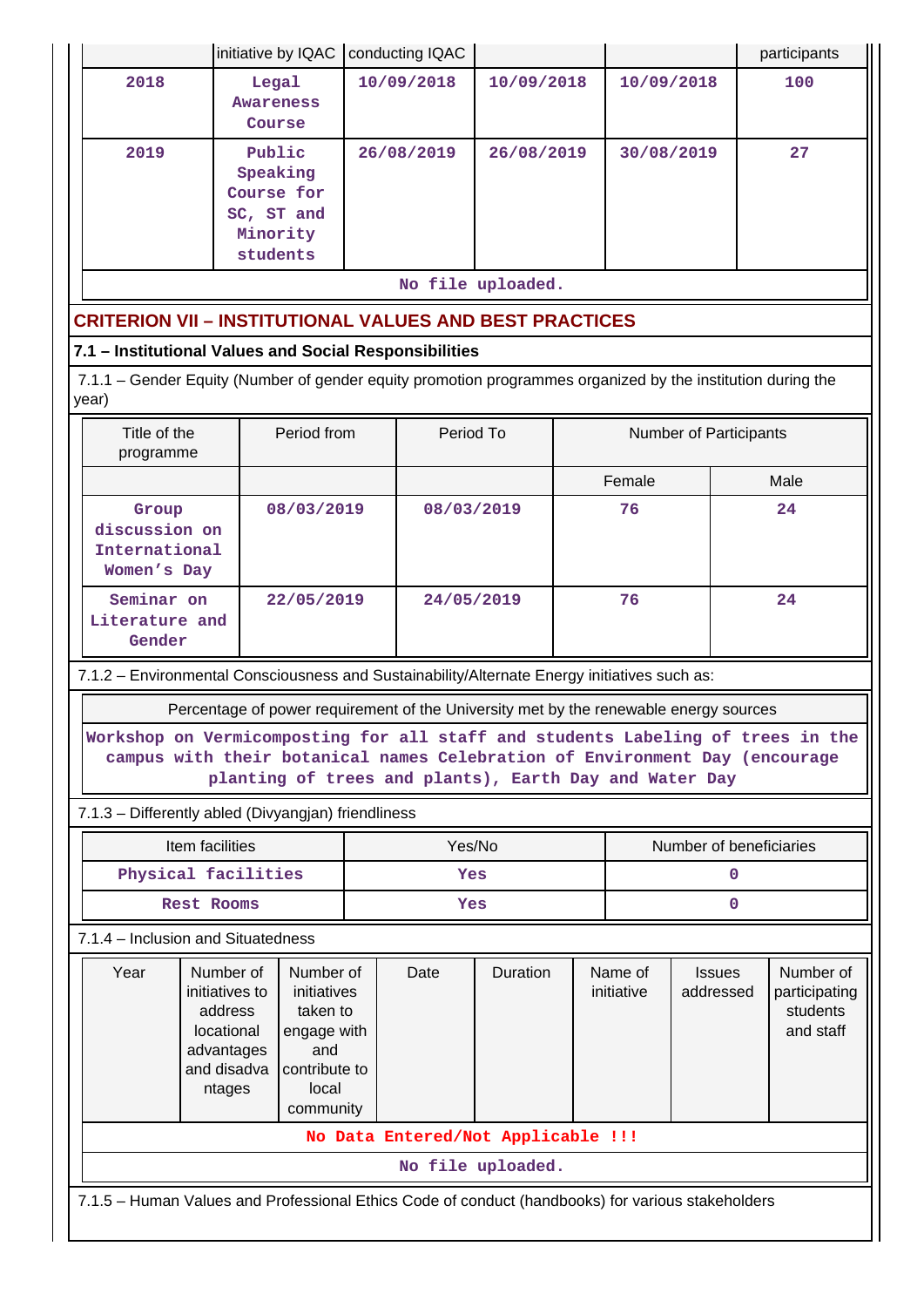| <b>Title</b>                                                                                                                                                                                                                                                                                                                                                                                              |                      |            | Date of publication                |  | Follow up(max 100 words) |  |  |  |  |  |
|-----------------------------------------------------------------------------------------------------------------------------------------------------------------------------------------------------------------------------------------------------------------------------------------------------------------------------------------------------------------------------------------------------------|----------------------|------------|------------------------------------|--|--------------------------|--|--|--|--|--|
|                                                                                                                                                                                                                                                                                                                                                                                                           |                      |            | No Data Entered/Not Applicable !!! |  |                          |  |  |  |  |  |
| 7.1.6 - Activities conducted for promotion of universal Values and Ethics                                                                                                                                                                                                                                                                                                                                 |                      |            |                                    |  |                          |  |  |  |  |  |
| Activity                                                                                                                                                                                                                                                                                                                                                                                                  | <b>Duration From</b> |            | <b>Duration To</b>                 |  | Number of participants   |  |  |  |  |  |
| Value education<br>classes                                                                                                                                                                                                                                                                                                                                                                                | 05/08/2019           |            | 02/09/2019                         |  | 100                      |  |  |  |  |  |
| Art and Craft<br>(initiative by the<br>College encourage<br>creativity among<br>student - trainees)                                                                                                                                                                                                                                                                                                       |                      | 25/11/2019 | 27/11/2019                         |  | 100                      |  |  |  |  |  |
| Compulsory social<br>service for<br>students                                                                                                                                                                                                                                                                                                                                                              |                      | 01/07/2019 | 13/12/2019                         |  | 100                      |  |  |  |  |  |
| No file uploaded.                                                                                                                                                                                                                                                                                                                                                                                         |                      |            |                                    |  |                          |  |  |  |  |  |
| 7.1.7 - Initiatives taken by the institution to make the campus eco-friendly (at least five)                                                                                                                                                                                                                                                                                                              |                      |            |                                    |  |                          |  |  |  |  |  |
| Bird baths.                                                                                                                                                                                                                                                                                                                                                                                               |                      |            |                                    |  |                          |  |  |  |  |  |
| Sale of seeds and saplings by students and labeling of trees.                                                                                                                                                                                                                                                                                                                                             |                      |            |                                    |  |                          |  |  |  |  |  |
| Detection elimination of mosquito breeding sources on regular basis.                                                                                                                                                                                                                                                                                                                                      |                      |            |                                    |  |                          |  |  |  |  |  |
| Proper covering of stored water.                                                                                                                                                                                                                                                                                                                                                                          |                      |            |                                    |  |                          |  |  |  |  |  |
| Management of solid waste product and garbages.                                                                                                                                                                                                                                                                                                                                                           |                      |            |                                    |  |                          |  |  |  |  |  |
| 7.2 - Best Practices                                                                                                                                                                                                                                                                                                                                                                                      |                      |            |                                    |  |                          |  |  |  |  |  |
| 7.2.1 – Describe at least two institutional best practices                                                                                                                                                                                                                                                                                                                                                |                      |            |                                    |  |                          |  |  |  |  |  |
| Best Practice 1 1. Title of the Practice: Value Education through Holistic<br>Development. As the Institution itself named after the social reformer and<br>great spiritual guru Shree Ramakrishna and his disciple Swami Vivekananda,<br>likewise the institution believes on the remark of the Great Indian Sage: "We<br>want that education by which Character is formed Strength of mind is increased |                      |            |                                    |  |                          |  |  |  |  |  |

**The intellect is expanded And by which one can stand on his own feet". Where the world meets our nation as well as our trainees, more democratic, cohesive, socially responsible, culturally rich, intellectually competent, and pedagogically sound within the confinement of positively infectious environment. Embedding into heart, the college proceeds through regular Value Education trends that are integrated into the curriculum itself.Where every day early morning the trainees seek blessings offering Pranam, joining hands together individually before the Principal, where in the Head of the Institution touches every one's head and offers Blessings and which also enchants and flourish the Nepali Culture world-wide.. 2. Objectives of the Practice: It has always been believed that the very purpose and main function of education is man making and character building, Indian values needs to be coupled with western science. Holistic development and well-balanced personality of the trainees need to be prioritized all the way. And also to develop all dimensions of the human personality, so that young citizens can contribute towards progressive world and lead their students towards a better society, nation and world. Stressing upon the fact,the college records regular Value Education that are integrated hidden into the curriculum. 3. The Context: The Trainees on the way to professional development are in dire need of special attention and proper guidance in order to protect and mould the future of the**

**nation (Pupil) falling prey to vices and developing mental health issues. It is**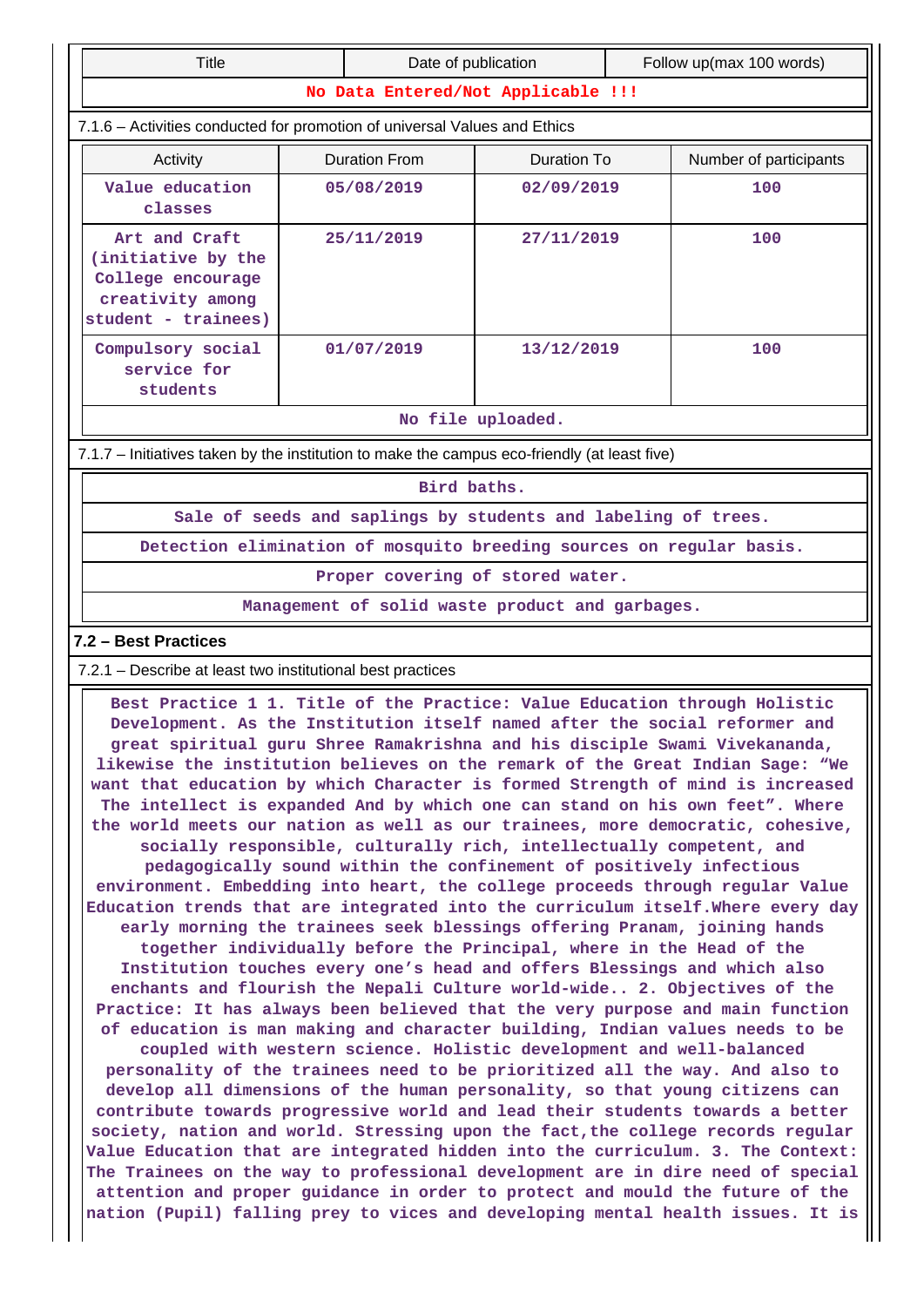**a fundamental requirement in today's fast-paced world that young adults are trained to care for their physical and mental health with as much diligence as they have for pursuing their ambitions. Technologically savvy world, knowledgebased, structured and information-oriented education is emphasized upon on each platform. SRBTC consistently realize that present scenario of teaching-learning transaction must be balanced with varied awareness and training in ethics and human values in order to impart and inspire holistic education and through which injecting the goodness among the little minds of schools. Value Education develops one's personality like emotional, social and spiritual aspects that are required for the growth of sound health, healthy attitudes, habits, skills and interests among students. 4. The Practice: The Principal of the College conducts Value Education classes once in a couple of week in Conference hall throughout each academic year with all students ranging from First semester to Third semester B.Ed. students. Drama, one act play, Mimes are practiced through the skill development of the trainees towards flourishing the aesthetic, moral,spiritual, social, religious,ethical,democratic, environmental, educational values, and story-telling, Folk songs etc. It has already been included in the B.Ed. curriculum under WBUTTEPA to impart life skills to technologically competent but often spiritually and emotionally impoverished trainees, who despite their academic credentials find it difficult to cope with real life situations. Our classes focus on the need for a commitment to integrity, care, respect,Discipline, decency, reality while teaching soft skills like decision-making, participating in group discussions and communication strategies. It also teaches life skills to cope with gender issues, compatibility in family life and tackling with anger and stress. 5. Evidence of Success:Value Education has always been a quintessential part of Shree Ramakrishna B.T. College. Many students are lacking self-confidence even after accomplishing their graduate level education. We believe in arousing the consistency of their worth potentiality and effectively utilize the importance of and life skills that they learn in practical classroom situation. A number of our students have enrolled in social work-related programmes and have passionately made our college campus-Swachh. Trainees actively put into practice the values and zeal they imbibe for life and society in Value Education practices. Reaching out to make a difference is taken seriously by all students and they extend their assistance to existing environmental issues. Our students selflessly dedicate themselves to various health related awareness and promoting decent standards of health sanitation. The participation of students in social causes is not restricted to their commitments through the Institution a number of students are passionately involved in outreach activities outside College as well. 6. Problems encountered and Resources Required: The most difficult challenge faced is usually reaching out to students suffering from social and emotional issues who prove to be resistant to any kind of help. The Faculty members of the college positively, intrinsically and extrinsically keep trying to arouse their motivational level within campus which results as booster. Assistance is provided by the College Teacher educators spontaneously. How ever there is scope to introduce specialized professional assistance who would certainly require resource generation. BEST PRACTICE 2 1. Title of the Practice: MENTORING PROGRAMME 2. Objective: • To meet up the vision of the institution i.e. to embed all round personality among the students on progressive curriculum. • To offer a dynamic learning process for both the mentor and the mentee. • The mentor as a role model and to scaffold the mentee for personal and academic progress. 3. The context: SRBTC, after catering to different socio-cultural, academic and economic diversity necessitates mentoring being opted as one of the best practices by the College. The institutionalized system of having theoretically proper system of mentoring and a particular subject within the curriculum takes initiatives on guidance and counseling in the campus along with the obvious fact that most of the students are from remote areas and first generation**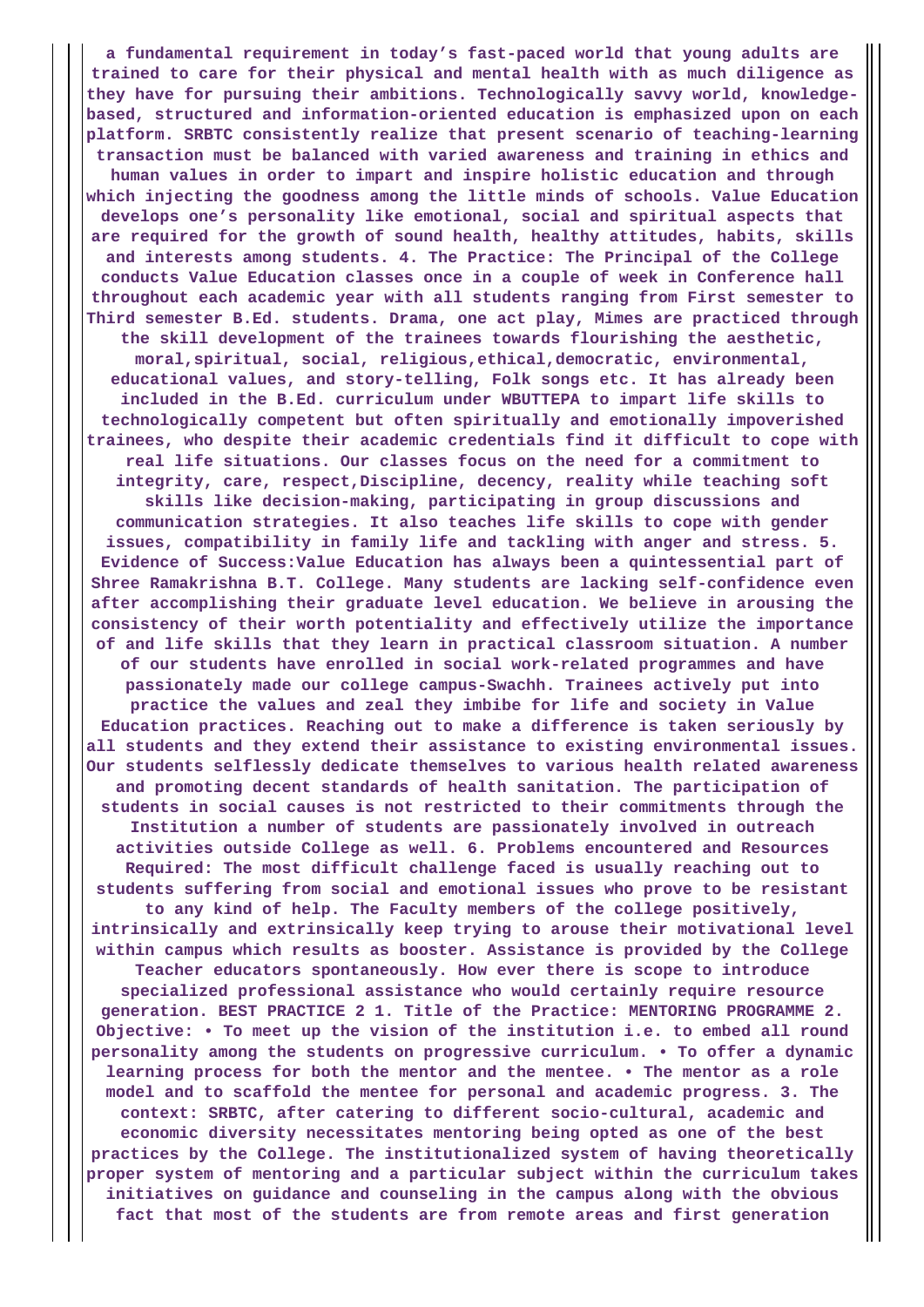**learners makes it obvious on the part of the institution to promote mentoring i.e. guidance for holistic upliftment of the students on curricular as well as on co-curricular base. Moreover, it is aimed to line up with the mission and vision of the college, aiming to develop students' personality i.e. to imbibe in the students a positively infectious package towards making them shouldering responsibilities towards building better nation builders. 4. The Practice: The college conducts and continues mentoring session on demand and sometimes on regular basis. Flexibility is maintained for students who remain incapable to attend. Parameters for mentoring are classified into four aspects i.e. academic, career, attendance, and general. Most possible and recorded information of mentee's are provided to Mentors with details which becomes friendly for smooth proceedings towards purpose.Personal development of trainees is also kept in eye such as co-curricular activities, discipline,decency and career related issues.The practice of the mentoring systemise valuated verbally so as to ensure quality and efficiency in practice.The grievances of the mentees are taken up by the mentor and if necessary it is forwarded to the Principal for necessary remedial actions. 5. Evidence of Success: Moral decency, mentees discipline, interaction and soft skills, Improvement in students'attendance, Sound health in Sound mind, Establishment of a vibrant relationship between teachers and students which has provided a affable atmosphere in the class room as well as in the college campus. 6. Problems encountered and resources required: The diversity in students' background and up bringing i.e. lack in the art of effective articulation, introversion, indifferent attitude etc. Inadequacy in general guidance, career and professional related materials.This is due to the financial constraints faced by the management because the college is dependent on grants.**

 Upload details of two best practices successfully implemented by the institution as per NAAC format in your institution website, provide the link

<http://srbtcdarjeeling.com/userfiles/file/IQAC/Best%20Practice.pdf>

#### **7.3 – Institutional Distinctiveness**

 7.3.1 – Provide the details of the performance of the institution in one area distinctive to its vision, priority and thrust in not more than 500 words

 **Shree Ramakrishna B.T. College, Darjeeling is the only Teachers Training College in India where Nepali language is taught as one of the Method Papers in B.Ed. Course. Till 1961 college was under the Calcutta University and after that college was affiliated to the North Bengal University now it is affiliated to The West Bengal University of Teachers Training, Education Planning and Administration, Kolkata. 49 of the total seats are being reserved for Nepali (those they have got proficiency in Nepali language in Higher Secondary). This is the only B.Ed. College which has introduced uniform from 1999-2000 batch for the students. A uniform is of great importance for any Institutions. Its an identity for a student and also for the institution. It signifies uniformity and equality among the students. GOALS AND OBJECTIVES To prepare academically reflective, culturally sensitive, socially responsible, pedagogically sound and technology-savvy teachers. To stimulate, educate and enable the trainees for excellence in teaching, learning research and innovation. To quip the trainees with advance knowledge and skill of teaching. Development of good Teaching Aptitude, Self-Confidence and Discipline. To develop academic abilities as well as co-curricular activities in students. To provide healthy and supportive environment for trainees. To conduct in-service teacher training program to upgrade teaching efficiency of in-service teacher. To develop the interest of staff for personal academic growth and skill enrichment. to serve the community in the field of environment, education and values. To bring sense of brotherhood, peace and social harmony.**